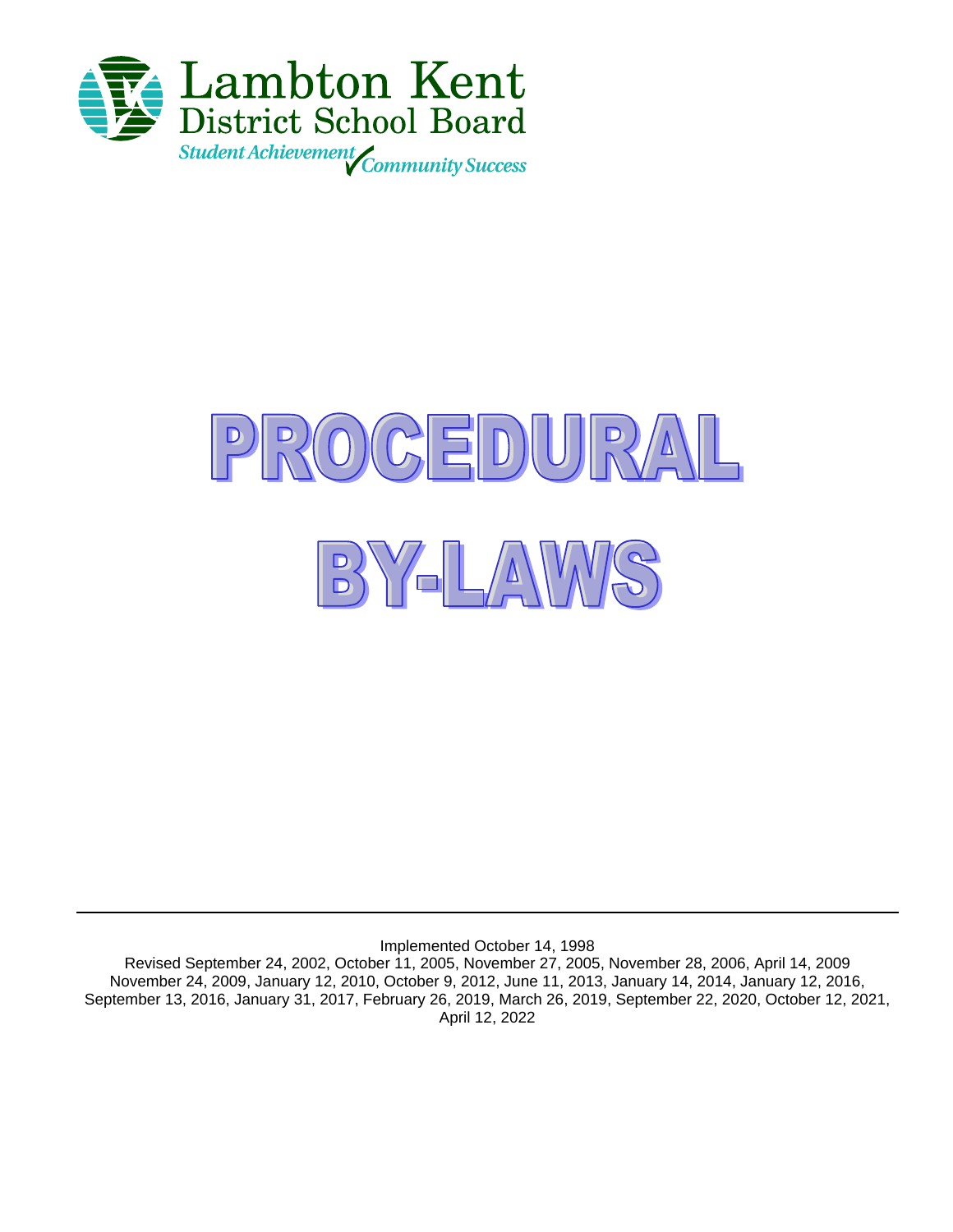# Lambton Kent District School Board Procedural By-laws Table of Contents

| <b>Section</b><br>Page |                                                                                             |                |
|------------------------|---------------------------------------------------------------------------------------------|----------------|
| 1.0                    | Interpretation                                                                              | 3              |
| 2.0                    | Annual Organization Meeting of the Board                                                    | 5              |
| 3.0                    | Regular and Special Meetings of the Board                                                   | $\overline{7}$ |
| 4.0                    | <b>Order of Business for Meetings</b>                                                       | 10             |
| 5.0                    | Meetings of the Board Closed to the Public                                                  | 11             |
| 6.0                    | <b>Rules Governing Debate</b>                                                               | 12             |
| 7.0                    | <b>Rules of Order</b>                                                                       | 13             |
| 8.0                    | Legislative, Permanent and Ad Hoc Committees                                                | 15             |
| 9.0                    | Indemnity By-Law:<br>Municipal Conflict of Interest Act, 1982                               | 16             |
| 10.0                   | <b>Role of Trustees</b>                                                                     | 17             |
| 11.0                   | School Board Member (Trustee) Code of Conduct<br>For The Lambton Kent District School Board | 18             |
| 12.0                   | <b>Enforcement of Code of Conduct</b>                                                       | 20             |
| 13.0                   | Acknowledgement and Undertaking                                                             | 25             |
| 14.0                   | Form of Motions                                                                             | 25             |
| 15.0                   | Performance Appraisal of the Director of Education                                          | 26             |
| 16.0                   | Policy Development, Direction, Director's Annual Report                                     | 26             |
| 17.0                   | Application                                                                                 | 27             |
| 18.0                   | <b>Local Meetings</b>                                                                       | 27             |
| 19.0                   | By-Laws: Amendment                                                                          | 28             |
| 20.0                   | By-Laws: Reviews                                                                            | 28             |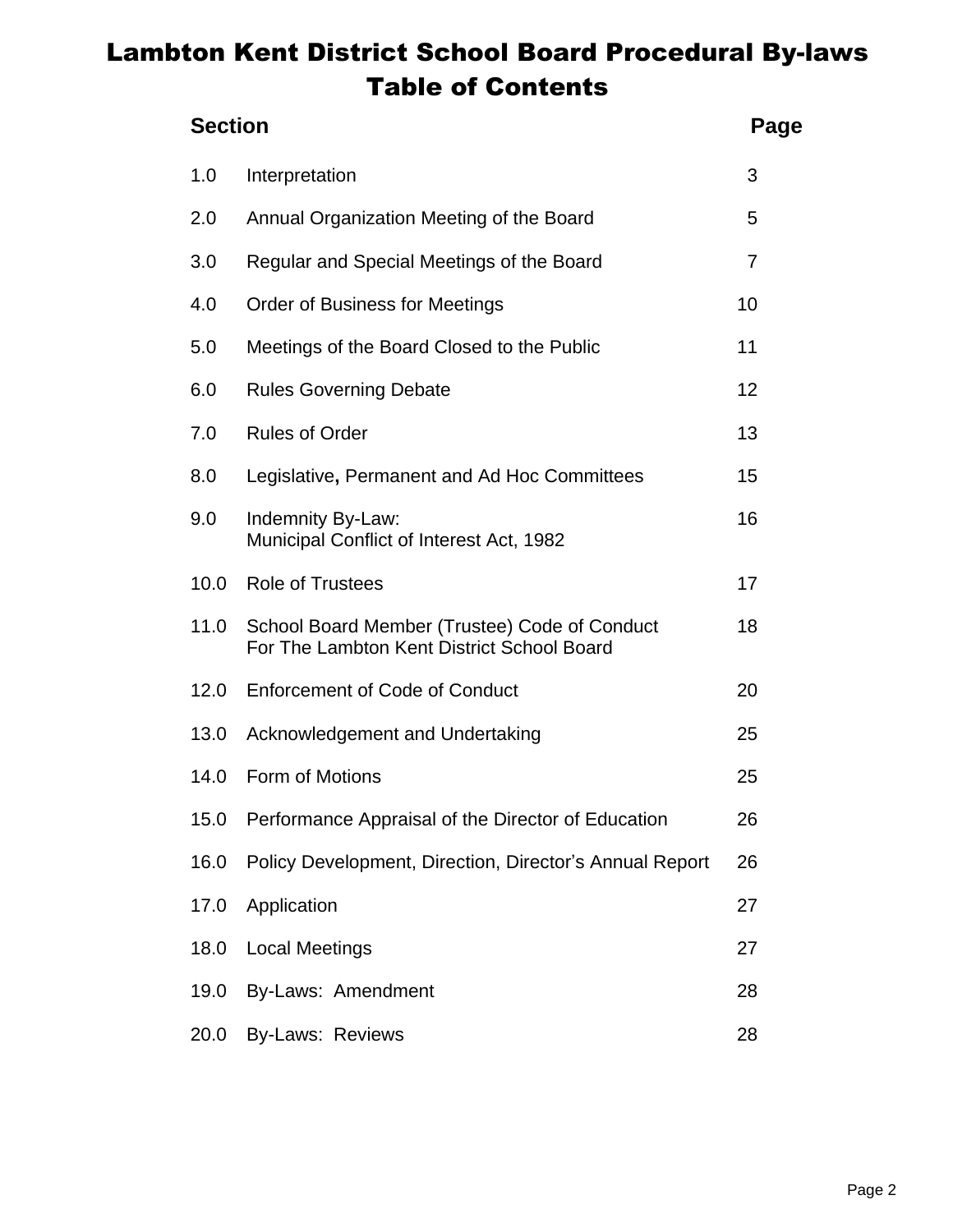#### **SECTION 1 INTERPRETATION**

- 1.01 "Abstention" in a vote, recorded or not, has the same effect as voting for the prevailing side.
- 1.02 "Board" means Lambton Kent District School Board.
- 1.03 "Chair" means the Chairperson of the Board.
- 1.04 "Vice-Chair" means the Vice-Chairperson of the Board.
- 1.05 "Current year" means the year during which the Chair holds office, i.e. November 15 to November 14.
- 1.06 "Director" means the Director of Education and Secretary of the Board or the Chief Executive Officer, as the case may be.
- 1.07 "Majority" means more than fifty percent. "Two thirds (2/3) majority" means equal or greater than 66.7% of the Trustees of the Board present and voting.
- 1.08 "Quorum" for a meeting means the presence of a majority of those persons constituting the Board or a Committee of the Board, as the case may be, and forty minutes shall be allowed to establish a quorum or to recover a quorum.
- 1.09 "Trustee" means a person elected or acclaimed to the office of the Trustee of the Board pursuant to the provisions of the Municipal Elections Act.
- 1.10 "Student Trustee" (Student Representative on the Board) means student(s) serving on the Board as non-voting members.
- 1.11 The Board's First Nation Partners shall appoint the First Nation Trustee to serve on the Lambton Kent District School Board for a four year term consistent with the term of the elected Trustees.
- 1.12 The Board's First Nation Partners shall appoint a First Nation Trustee Alternate who may sit at the Board Table in the absence of the First Nation Trustee during public meeting with voting rights. In the absence of the First Nation Trustee, the First Nation Trustee Alternate will be invited to attend private meetings when the matter discussed involves First Nation Students. The Alternate's term will be consistent with the term of the First Nation Trustee.
- 1.13 "Unanimous consent" on a matter means the consent of all Trustees eligible to cast a vote on the matter.
- 1.14 "Vacancy" in a seat of the Board occurs:
	- a) When the resignation of a Trustee is accepted by the majority of Trustees present at a meeting at which the resignation is presented except that a Trustee may not resign if their resignation will reduce the number of Trustees to less than a quorum; or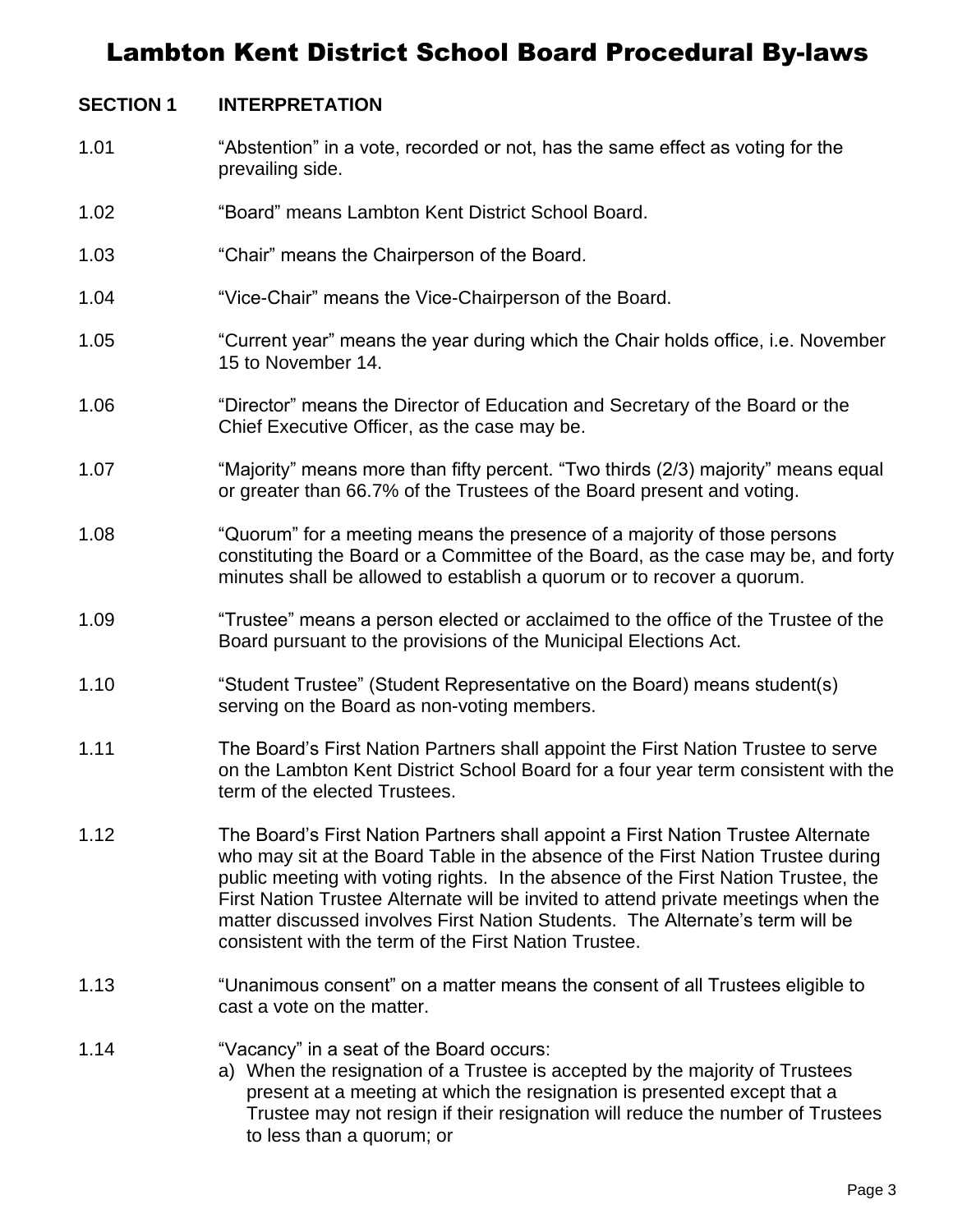- b) When a Trustee ceases to hold the qualifications required for election as a Trustee of the Board if their becomes disqualified pursuant to the provisions of the Education Act.
- 1.15 "Vacancy" in the position of Chair or Vice-Chair occurs if the incumbent has their resignation from the position accepted by a majority of the Trustees present at a meeting at which the resignation is presented.
- 1.16 "Delegation" means community members wishing to address the Board.
- 1.17 "Presentation" means staff members wishing to address the Board on matters of general interest to the education system or matters of information to Trustees.
- 1.18 Questions requiring unanimous consent are:
	- a) Placing business matters on the Agenda for the Annual Organization Meeting
	- b) Additions to the agenda of any Special Board Meeting.
- 1.19 Questions Requiring a two-thirds majority of the Board are:
	- a) Changes in the composition of Board Committees and Statutory/Legislative Committees;
	- b) To call for the question i.e. to cut off debate;
	- c) To change time, place, frequency of Board Meetings;
	- d) To cancel any Regular Board or Special Board Meeting;
	- e) To extend a meeting of the Board later than 10:00 p.m.
	- f) To consider at the same meeting a question that has been tabled;
	- g) To reconsider a question at the same meeting (motion to be made by a member who voted on the prevailing side);
	- h) To rescind any former action of the Board without notice having been previously given;
	- i) to consider a new matter at a regular Board Meeting;
	- j) To deal directly with any matter without referring it to a Board Committee;
	- k) To deal with matters at Special Board Meetings;
	- l) To amend the By-laws;
	- m) To censure a Trustee.
- 1.20 "Point of Order" is raised when a member believes a meeting is proceeding contrary to the Board's By-laws. A point of order must be made at the time of the allege irregularity occurs.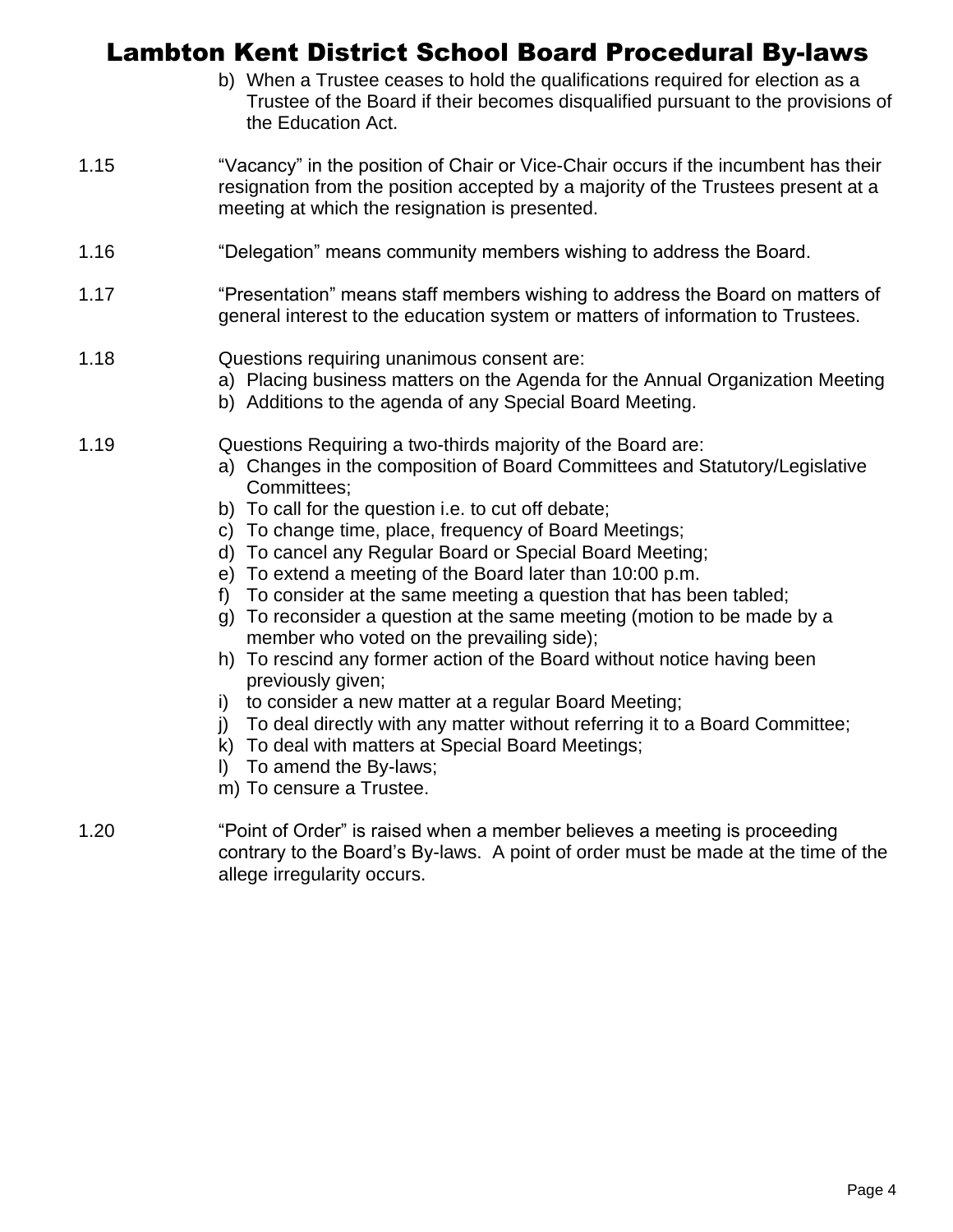#### **SECTION 2 THE ANNUAL ORGANIZATION MEETING OF THE BOARD**

- 2.1 The Annual Organization Meeting shall be conducted in the same manner both in election and in non-election years.
- 2.2 The annual Organization Meeting shall be held at 7:00 p.m. on November 15 if it is a Tuesday or on the first Tuesday following November 15, in the Board Room in the corporate office of the Board. On the petition of a majority of the Trustees who will comprise the Board, the Director, or their designate, shall arrange for the calling of the Annual Organization Meeting at some other specified time and date provided that the date is not later than November 21.
- 2.3 The Director shall preside until the election of the Chair. In the absence of the Director, the Trustees present shall designate a member of the Senior Administration to preside until the election of the Chair.
- 2.4 Quorum A quorum of the Trustees constituting the Board is required for the Annual Organization Meeting. In the absence of a quorum, the Meeting shall be called for 7:00 in the evening of the next day.
- 2.5 **Official** Returns After calling the meeting to order, the Director shall read, if applicable the official returns of the election of Trustees as supplied by the appropriate Clerk along with a statement that the Declarations of Office and the Oaths of Allegiance pursuant to the provisions of the Education Act have been completed and filed.
- 2.6 Election of the **Chair** The Director shall conduct an election for the Chair. Trustees shall be invited to make nominations. Nominations do not require a seconder. After one or more nominations have been made, a resolution to close nominations shall be made. In the case of a single nomination, the candidate shall be declared Chair by acclamation. In the case of more than one nomination, an election by secret ballot shall be conducted. All nominees shall have a 3-5 minute opportunity to address the Board in support of their candidacy. The candidate who receives a majority of votes cast shall be declared elected. In the event of no candidate receiving a majority of votes cast on the first or on any succeeding vote, the candidate receiving the fewest votes cast shall be eliminated from consideration and another vote shall be taken. In the event that, on a vote that requires the elimination of a candidate, two or more candidates are tied with the fewest votes cast, such candidates shall be eliminated from further consideration provided two or more candidates remain. If two or more candidates would not remain for consideration, all candidates, including the one who may not be tied with the fewest votes cast, shall be considered on an immediate subsequent vote. In the event that a tie that must be broken still persists, such tie shall be broken by lot to eliminate one candidate. In the event of an equality of votes for the final two candidates, a second ballot shall be held. In the event of a further tie, the candidates shall draw lots to fill the position.
- 2.7 **Scrutineers** For the purpose of counting ballots and reporting the results to the Chair for public announcements, two Trustees and the Director of Education or their designate shall be appointed by Board resolution.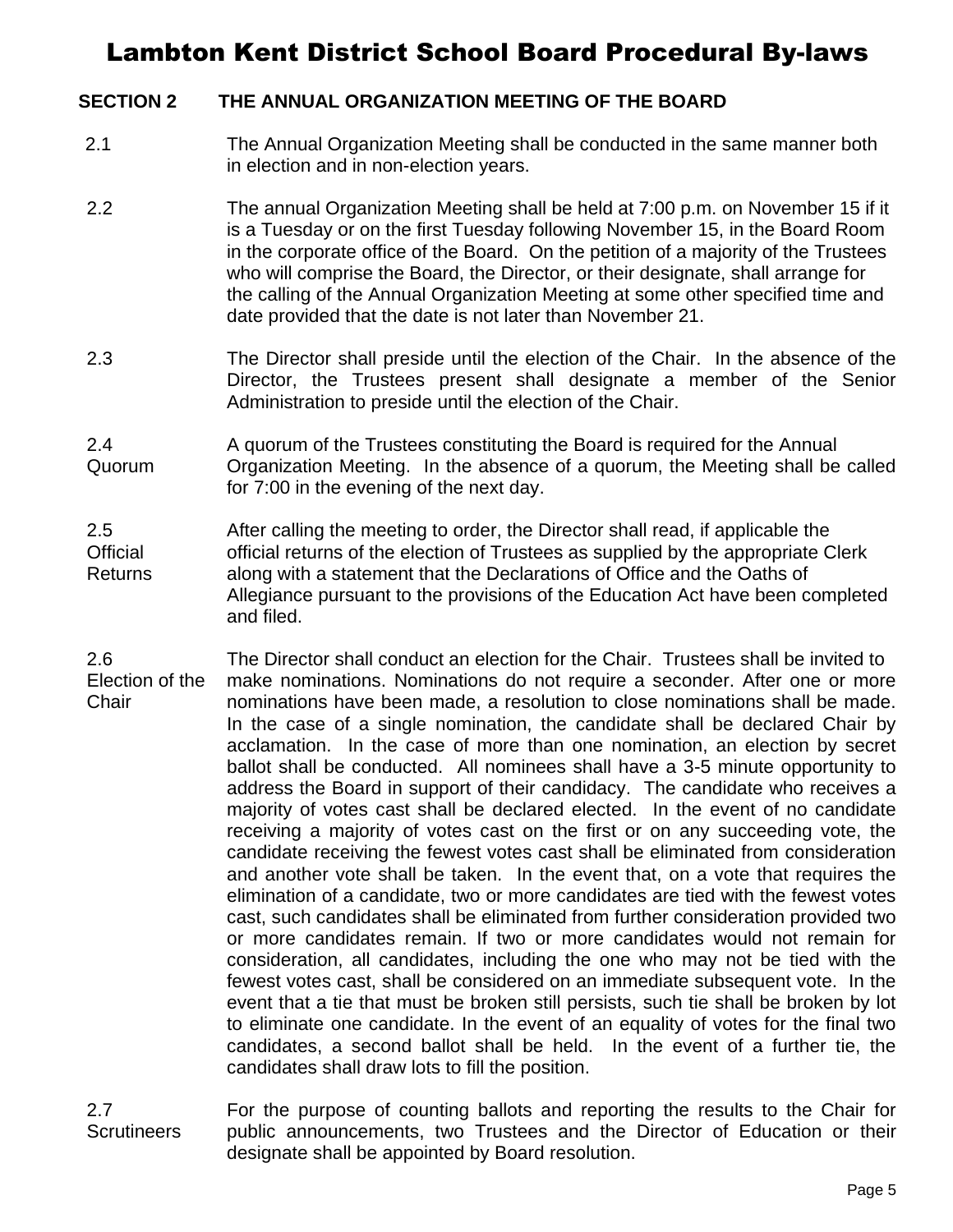2.8 Term of Office for Chair The Trustee elected Chair shall hold office during the year (November 15 to November 14 inclusive) and until their successor is elected.

2.9 Upon election, the Chair shall preside over the remainder of the Annual Organization Meeting.

2.10 Election of Vice Chair An election for Vice-Chair shall be conducted in the same manner as that of the Chair.

2.11 Election of OPSBA Reps Election of Ontario Public School Boards' Association (OPSBA) Delegate and Alternate will be conducted in the same manner as the Chair at the Organization Meeting of the Board. The term of office is June OPSBA Annual General Meeting (AGM) to June OPSBA AGM.

Striking Committee will be comprised of:

- **Striking Committee** a) the most immediate Past Chair;
	- b) the newly elected Chair, who shall be Chair of the Striking Committee;
	- c) the newly elected Vice-Chair; and
	- d) the Director.

If the most immediate Past Chair is not available, Trustees will nominate a member from their ranks to fill this position.

Trustees will indicate their preference regarding committee membership on a preference sheet. The preference sheet will outline the Board's Legislative, Standing and Ad Hoc Committees. The Striking Committee shall attempt to accommodate the individual Trustee preferences.

2.13 **Committee** Assignment s The Director of Education shall assign one or more members of the Senior Administration to each of the Board Committees.

2.14 **Committee** The Chair of the Striking Committee shall recommend for approval of the Board the report of the Striking Committee.

Approval

2.12

2.15 **Signing Officers** The Signing Officers for the Board shall be the Director of Education and Secretary of the Board and the Treasurer of the Board. They shall be appointed by Board resolution at the Organization Meeting, to serve from November 15 to November 14 inclusive.

2.16 The Board shall appoint the Legal Counsel for the Board.

Legal Counsel

2.17 **Statutory Committees** The Board shall by nomination and/or election determine the composition of the Statutory Committees in accordance with the Education Act.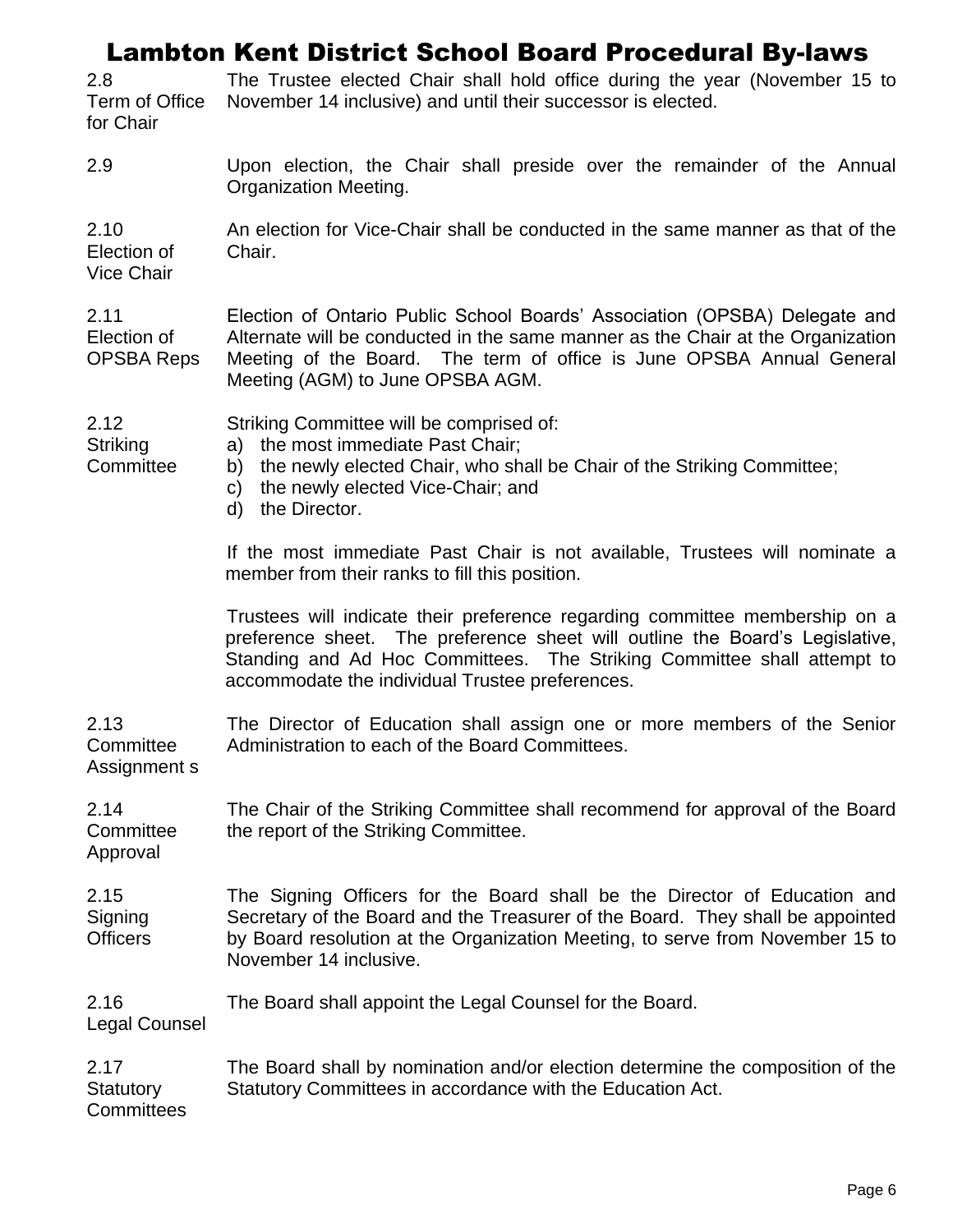2.18 Changes in **Statutory Committees** Once constituted, the Statutory/Legislative Committees shall remain unchanged, for one year or four years as the case may be, except by reason of subsequent decision made by a two-thirds majority of the Trustees of the Board.

2.19 Appointments It shall be in order, at the Organization Meeting, to make the necessary appointments of representatives of the Board to any other organization or to appoint any special Committee, if by reason of time, such appointments are expedient.

2.20 **Other Business** The Annual Organization Meeting shall not be used to transact regular business or to perform other duties which belong to a Regular Meeting of the Board unless such matter is put on the Agenda by unanimous consent of the Trustees present. It shall be in order at the Annual Organization Meeting to hear reports from the immediate Past Chair and newly-elected Chair.

#### **SECTION 3 REGULAR AND SPECIAL MEETINGS OF THE BOARD**

| 3.1<br>Regular<br><b>Meeting Dates</b>                  | Except as set forth in the following sections, the Regular Monthly Meetings of<br>the Board shall be held on the second and fourth Tuesday in each month<br>commencing at 7:00 p.m. unless such Tuesday shall fall on a Public holiday in<br>which case, the Board shall meet at the call of the Chair on any evening at the<br>same hour within eight (8) days.                                                     |  |
|---------------------------------------------------------|----------------------------------------------------------------------------------------------------------------------------------------------------------------------------------------------------------------------------------------------------------------------------------------------------------------------------------------------------------------------------------------------------------------------|--|
| 3.2<br>Alternative<br><b>Meeting Dates</b>              | With the consent of two-thirds of the members eligible to attend, Regular<br>a)<br>Meetings of the Board may be held on a date other than that mentioned in<br>the preceding section.<br>With the consent of two-thirds of the members eligible to attend, any<br>b)<br>Regular Meeting may be cancelled.                                                                                                            |  |
| 3.3<br>Special<br><b>Meetings</b>                       | Special Meetings of the Board may be called by the Chair. A Special Meeting<br>must be convened upon receipt of a request signed by a majority of the<br>members of the Board. In the absence of the Chair and of the Vice-Chair, or in<br>the event of their failure to honor such request, the Secretary of the Board is<br>authorized to call such meetings.                                                      |  |
| 3.4<br>Notices of<br>Special<br>Meetings                | The notice calling a Special Meeting of the Board shall state the purpose for<br>which the meeting is called and no other business shall be considered unless<br>each member of the Board has been fully informed in writing of such added<br>purpose. In the event of all members of the Board being present, they may<br>agree by two-thirds majority vote to deal with matters other than those on the<br>agenda. |  |
| 3.5<br>Electronic<br>Meetings                           | Electronic Meetings may be held in accordance with Ontario Regulation 463/97<br>as an option for a Board Meeting to facilitate decision-making by the Board.                                                                                                                                                                                                                                                         |  |
| 3.6<br>Notice of all<br><b>Board</b><br><b>Meetings</b> | Notice of all meetings of the Board shall be delivered electronically to each<br>member at their designated LKDSB email address at least forty-eight hours<br>prior to the time for the said meeting provided, however, that the Chair, or in<br>their absence, the Vice-Chair may, at direction, call any meeting of the Board on                                                                                   |  |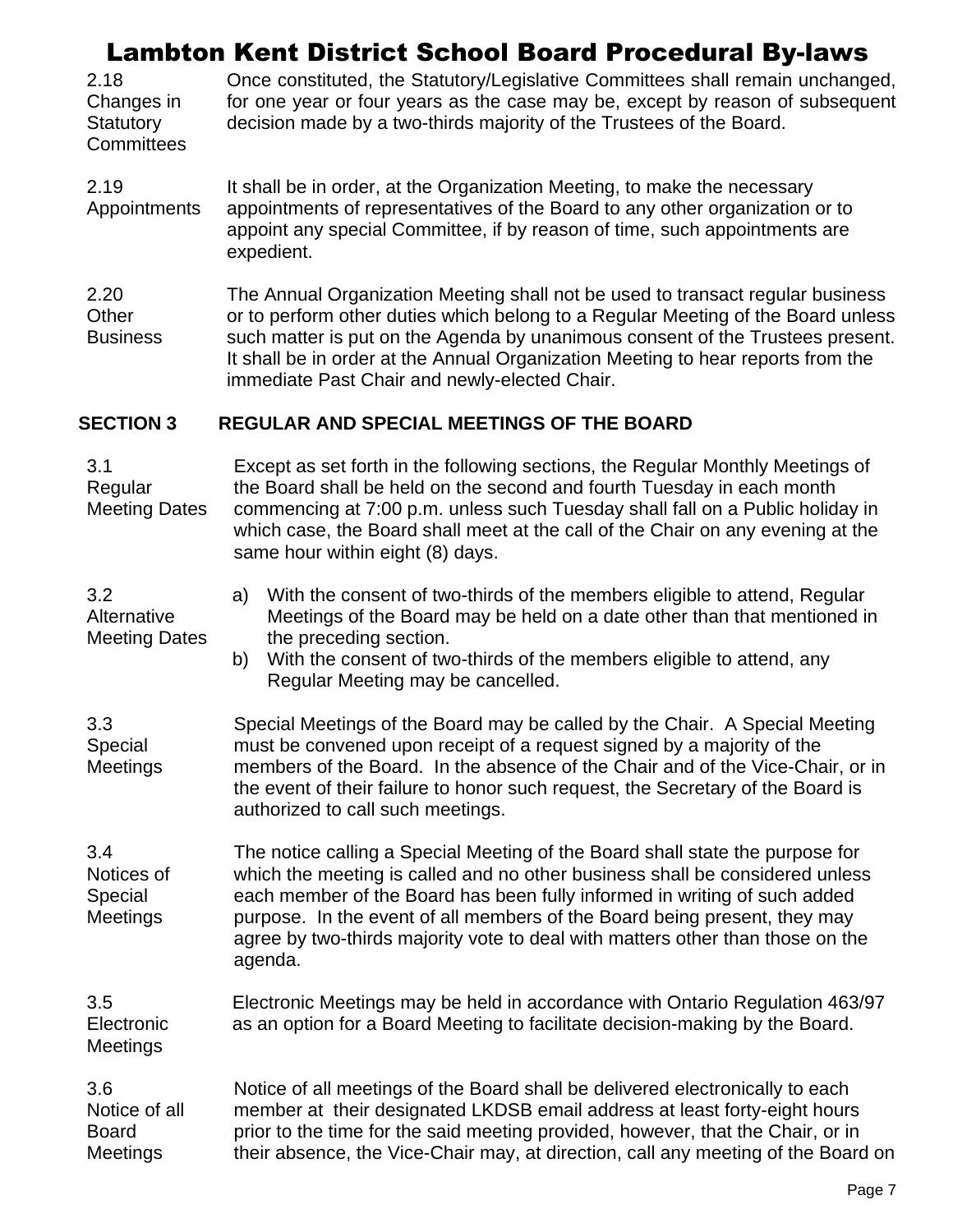less than forty-eight hours notice, but in no event less than six hours, given to each member via their designated LKDSB email address, by telephone, in person or other similar means where the Chair or Vice-Chair in their opinion, deems such meeting to be necessary or expedient.

3.7 Documents for the Board All communications or other documents intended for consideration by the Board must be in the hands of the Secretary of the Board not later than 4:00 p.m. on the day previous to the meeting (or earlier, if specifically stated). It shall be left to the discretion of the Chair of the Board and the Secretary of the Board to present or to hold over documents coming to the Board Office after the hour specified, unless such documents or communications shall have reference to some matter which may arise during said meeting, or which may be required by some member, having knowledge of such communication. This does not pertain to delegations or presentations.

> All correspondence addressed to the Chair of the Board or the Director of Education and Secretary of the Board, requiring Board action will be placed on the Board Agenda. Other correspondence addressed to the individuals named above or all Trustees, will be placed on the Board Agenda or re-directed to the appropriate Board or Administrative Committee, at the discretion of the Chair of the Board or the Director of Education. An electronic folder of all correspondence received will be maintained for Trustees to access all correspondence and to inquire about a specific letter.

3.8 Agenda Setting The Agenda for each Regular Board Meeting shall be prepared by the Chair and/or Vice-Chair and Director of Education or delegate.

3.9 Quorum The presence of a majority of all the voting members constituting a Board is necessary to form a quorum.

3.10 Should a quorum at any meeting of the Board not be present, forty minutes after the time appointed for the meeting, the Secretary of the Board shall record the names of those present and the meeting shall stand adjourned.

3.11 Extend Meeting To extend the session later than 10:00 p.m. requires a two/thirds majority vote of the Board.

3.12 Meeting Open to the Public In accordance with Section 207, subsection (1) of the Education Act, the meetings of the Board and, except as noted below, meetings of a Committee of the Board, including Committee of the Whole Board, shall be open to the public and no person shall be excluded from a meeting that is open to the public except for improper conduct.

3.13 Meetings in Private Session Meetings of a Committee of the Board, including a Committee of the Whole Board, may be closed to the public in accordance with Section 207, subsection (2) of the Education Act, when the subject under consideration involves:

- a) the security of the property of the Board;
- b) the disclosure of intimate, personal or financial information in respect of a member of the Board or committee, an employee or prospective employee of the Board, or a pupil or his or her parent or guardian;
- c) the acquisition or disposal of a school site;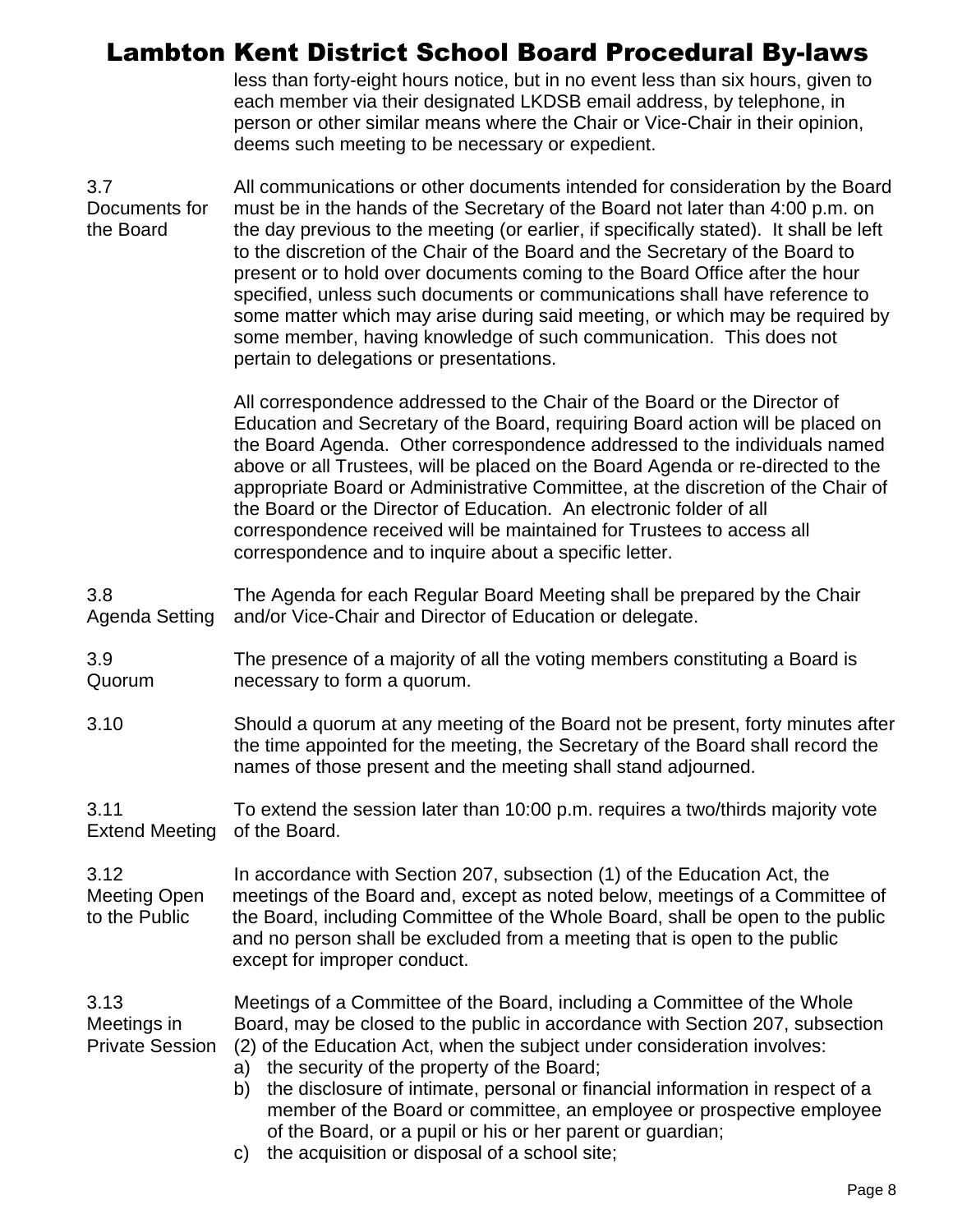- d) decisions in respect of negotiations with employees of the Board; or
- e) litigation affecting the Board.

3.17

**Meetings** 

3.14 **Delegations** Any person from the community or community group who may wish to address the Board on issues of concern to the education system shall give seven business days' notice electronically or in writing to the Secretary of the Board or designate and shall indicate the matter or issue they wish to speak to and provide an electronic or printed copy of their presentation with their request. Requests received without supporting documentation will not be considered. The Chair, Vice-Chair and Director of Education will review all requests at the Agenda Review Meeting prior to the Board Meeting and determine if the request will be placed on the Board Agenda and if so whether the topic is for the Public agenda or Private Session (see by-law 3.13 Meetings in Private Session). Individuals or groups may be limited to one presentation to the Board on a given topic in a school year. Delegations should address the concern identified in the presenters' application. If materials presented differ substantially from the written submission, the Chair has the right to rule the presentation out of order. At the conclusion of the delegation presentation, Trustees may ask questions of clarification. 3.15 Time Limitation 3.16 Public Gallery Closed Approved requests from community members or groups shall have ten minutes to address the Board. If more than eight presentations are requested, the Chair may schedule a Special Board Meeting to hear the presentations/delegations. If the Public Gallery is closed, arrangements will be made for the delegation to present remotely.

Posing Questions at In addition to the foregoing, persons or groups may pose questions to the Board in accordance with the following procedure:

a) the questioner shall submit the question either orally or in writing to the Chair of the Board;

- b) the Chair or their designate shall answer the question if the information is immediately available or send a written reply following the meeting with this response shared during business arising at a subsequent meeting;
- c) the questioner may ask a follow-up question for clarification; and
- d) the questioner shall not address confidential personal, property, legal or negotiation matters.
- 3.18 The Chair may limit the number of questioners and questions as they see fit.

3.19 Public Gallery Closed If the Public Gallery is closed, questions must be submitted through email to the Secretary of the Board or designate by noon on the day of the Board Meeting.

3.20 **Presentations** An employee or employee group may make a presentation to the Board relating to a specific issue, matters of general interest to the Education system and matters of information to Trustees. Individuals or employee groups requesting permission to appear and speak before the Board or a Committee of the Board must submit their request and their materials in writing to the Secretary of the Board at least seven working days prior to the meeting.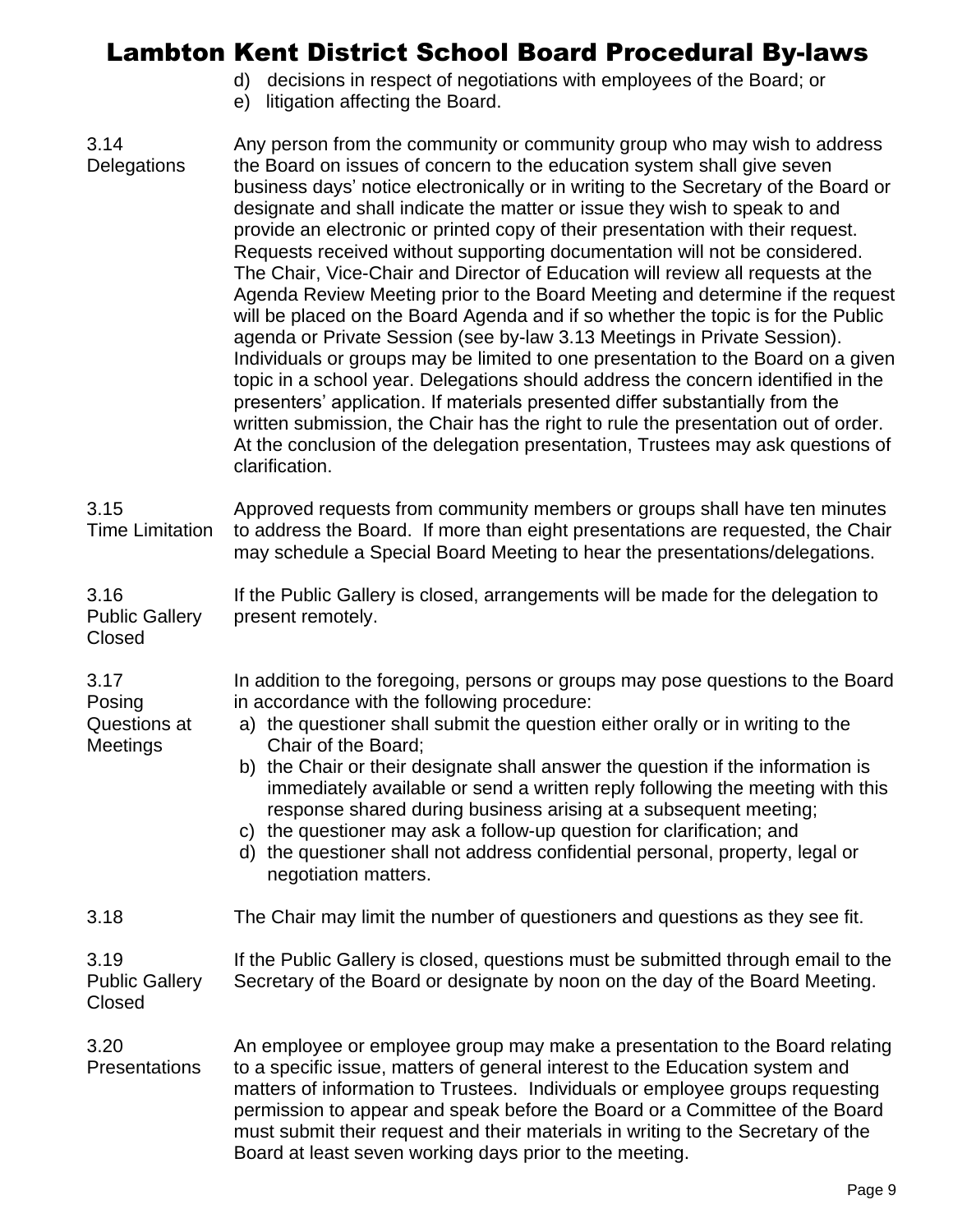3.21 Time Limitation A person or group making a presentation shall have ten minutes in which to complete their presentation.

3.22 Decorum at Board Meetings All persons attending meetings of the Board shall show respect for others in their language and conduct. Any persons who interrupts or disrupts a meeting of the Board shall be expelled from the meeting in accordance with the Education Act, ss 207 (3). Audio or video recording devices may not be used at any meeting of the Board or its committees without the prior permission of the Chair of the Board or the Director of Education.

#### **SECTION 4 ORDER OF BUSINESS FOR MEETINGS**

4.1

| REGULAR BOARD MEETINGS<br><b>PUBLIC SESSION</b> |                                                                                                                 | <b>BOARD MEETINGS</b><br>(PRIVATE SESSION)                                                       | ORGANIZATIONAL<br><b>MEETING</b>                                                                   |
|-------------------------------------------------|-----------------------------------------------------------------------------------------------------------------|--------------------------------------------------------------------------------------------------|----------------------------------------------------------------------------------------------------|
| $1_{-}$                                         | Call to Order                                                                                                   | Call to Order                                                                                    | Call to Order<br>(student performance)                                                             |
| 2.                                              | Approval of Agenda<br><b>Traditional Territorial</b><br>Acknowledgement                                         | Approval of Agenda<br><b>Traditional Territorial</b><br>Acknowledgement                          | Appointment of<br><b>Scrutineers</b>                                                               |
| 3.                                              | Declaration of Conflict of<br>Interest                                                                          | Declaration of Conflict of<br>Interest                                                           | Election of Chairperson                                                                            |
|                                                 | 4. Approval of the Minutes                                                                                      | Approval of the Minutes                                                                          | Election of Vice-<br>Chairperson                                                                   |
|                                                 | 5. Business Arising from the<br><b>Minutes</b>                                                                  | Business Arising from the<br><b>Minutes</b>                                                      | <b>Election of Delegate</b><br>and Alternate to<br><b>OPSBA</b>                                    |
|                                                 | 6. Actions of the<br>Committee of the Whole<br><b>Private Session</b>                                           |                                                                                                  | <b>Striking Committee</b><br><b>Retires to Select</b><br><b>Composition of Board</b><br>Committees |
|                                                 | 7. Presentations, Delegations<br>(10 minutes per presentation)<br>and Public Questions                          | Presentations, Delegations (10<br>minutes per presentation)                                      | <b>Report of Striking</b><br>Committee                                                             |
|                                                 | 8. Reports for Action:<br><b>Board Committees</b><br><b>Director</b><br><b>Trustees</b><br>Superintendents      | Reports for Action:<br><b>Board Committees</b><br>Director<br><b>Trustees</b><br>Superintendents | Motion to destroy<br>ballots                                                                       |
|                                                 | 9. Reports for Information:<br><b>Board Committees</b><br><b>Director</b><br><b>Trustees</b><br>Superintendents | Reports for Information:<br><b>Board Committees</b><br>Director<br>Trustees<br>Superintendents   | Appointment of Signing<br>Officers of the Board                                                    |
|                                                 | 10. Correspondence                                                                                              | Correspondence                                                                                   | Appointment of Legal<br>Counsel for the Board                                                      |
|                                                 | 11. New Business                                                                                                | <b>New Business</b>                                                                              |                                                                                                    |
|                                                 | 12. Trustee Questions                                                                                           | <b>Trustee Questions</b>                                                                         |                                                                                                    |
| Notices of Motion<br>13. Notices of Motion      |                                                                                                                 |                                                                                                  |                                                                                                    |
|                                                 | 14. Announcements                                                                                               |                                                                                                  |                                                                                                    |
|                                                 | 15. Adjournment                                                                                                 | Adjournment                                                                                      | Adjournment                                                                                        |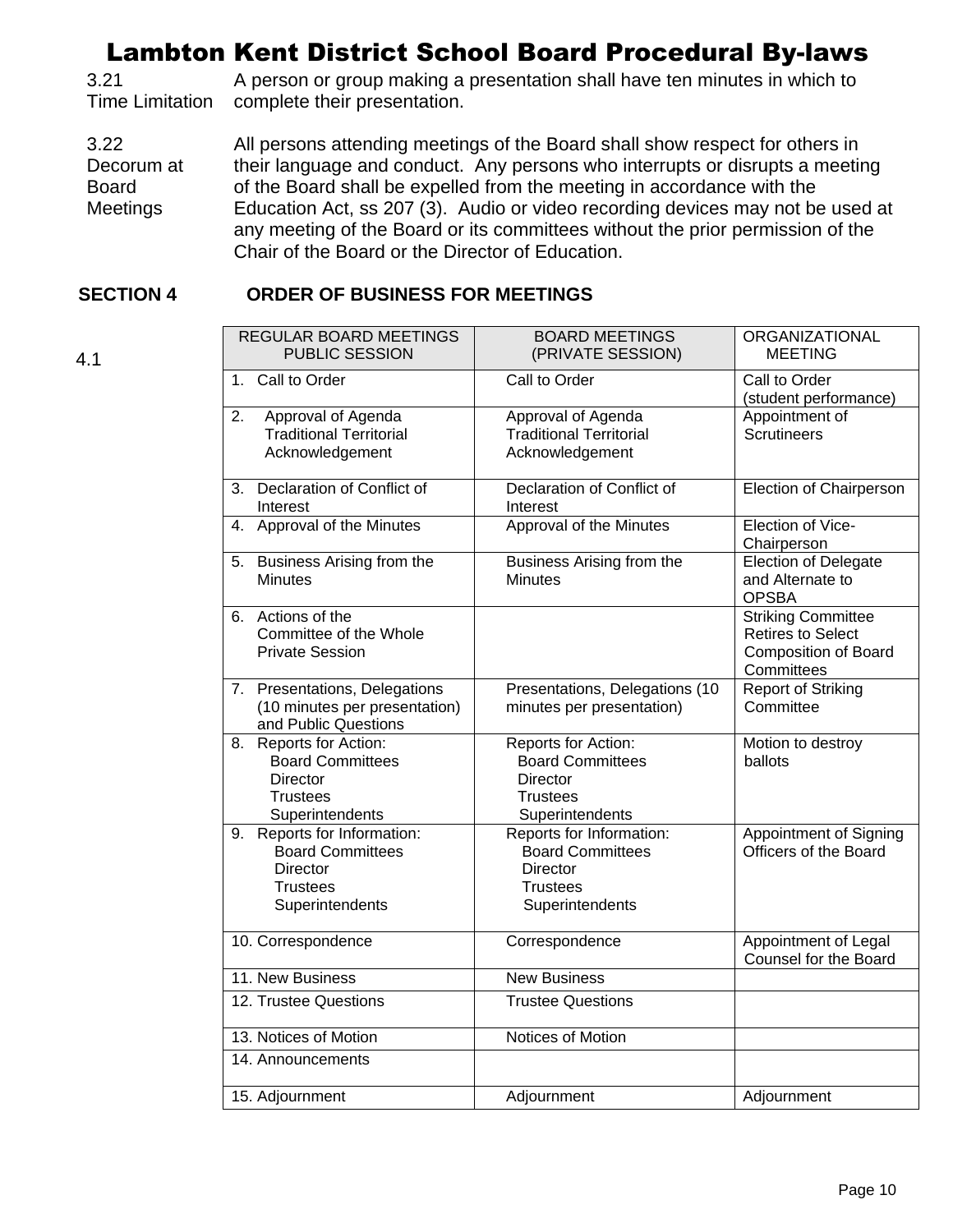| 4.2             | After the Chair has called the Meeting to order, the matter for which the Special    |
|-----------------|--------------------------------------------------------------------------------------|
| Procedure for   | Meeting has been called will be laid before the Board by the Chair, Member or        |
| Special         | Board Official who has knowledge thereof. The regular rules of debate will           |
| <b>Meetings</b> | govern. Any action that may be decided upon shall be as binding as though            |
|                 | taken at a Regular Meeting of the Board.                                             |
| 4.3             | The Education Act requires the Board, through the Director, to approve the           |
| Staffing        | hiring, termination, retirements, resignations, transfers and granting of leaves for |
| <b>Donorto</b>  | togebore A written report on those matters shall be submitted as pecessary           |

Reports teachers. A written report on these matters shall be submitted as necessary. The Board will approve the total complement for non-teaching positions connected to the corporate and regional office as part of the budget. A written report will be submitted annually or as needed.

4.4 **Trustee** Questions The Trustee question period is an important tool of accountability. The procedure for Trustee question period shall be as follows: each Trustee shall be permitted to ask questions of Administration, other Trustees or the Chair of the Board (Trustees are encouraged to inform Administration of concerns prior to meeting.)

#### **SECTION 5 BOARD MEETINGS – PRIVATE SESSION CLOSED TO THE PUBLIC**

| 5.1          | Such meetings to be regularly scheduled for 6:30 p.m. or earlier if necessary, on |
|--------------|-----------------------------------------------------------------------------------|
| Start Time & | those dates that Regular Meetings of the Board are held. The Vice-Chair of the    |
| Chair of the | Board Shall Chair these meetings.                                                 |
| Meeting      |                                                                                   |

5.2 End Time The Regular Board Meeting, private session will not extend later than 7:00 p.m. It may be reconvened at the conclusion of the Regular Board Meeting public session.

5.3 Notice & Chair of Meeting Special meetings of the Regular Board closed to the public may be called in the same manner and with the same notice that are applicable for Special Meetings of the Board. Chair of the Board shall Chair these meetings.

5.4 Order of **Business** The Order of Business for such meetings shall be the same as the Order of Business for all meetings of the Board, as applicable.

5.5 Rise & Report From Private Session Each Motion made in a Regular Board meeting or Committee of the Whole Board that is closed to the public that requires a Board action shall be presented as a motion by a mover and a seconder with a vote taken in a Public Session Regular or Special Meeting of the Board as the case may be. Motions that must remain confidential become the action of the Board by virtue of such a Motion of the Board.

5.6 **Committee Meetings** Closed to the Public By a majority vote of those members present and for the reasons specified in the Education Act, a Permanent Committee or Ad Hoc Committee of the Board may determine that its meeting or part of its meeting shall be closed to the public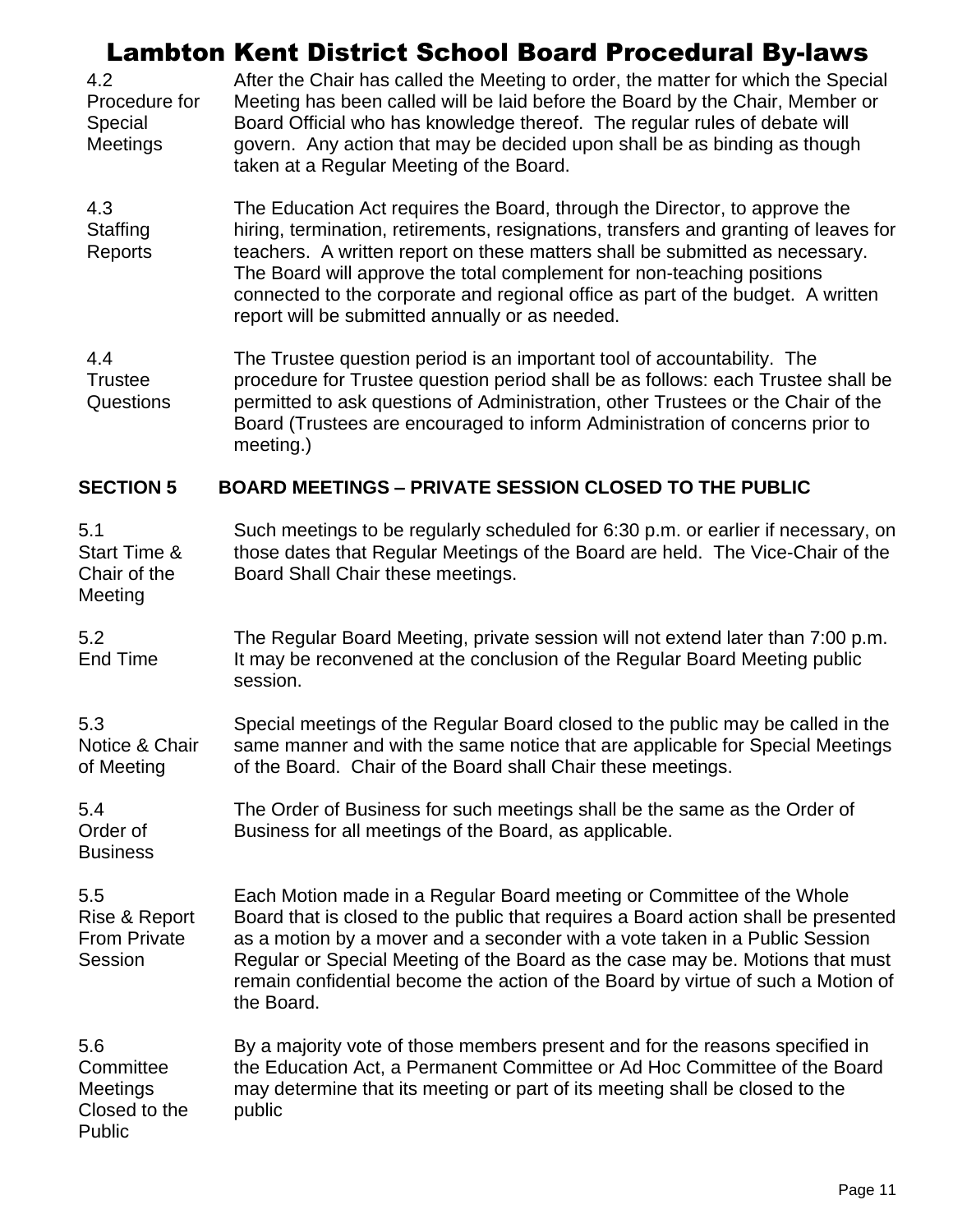### **SECTION 6 RULES OF GOVERNING DEBATE**

| 6.1<br>Desire to Speak                                 | When a member desires to speak to any question, the member shall address<br>the Chair, confining themself to the subject under debate.                                                                                                                                                                                                                                       |
|--------------------------------------------------------|------------------------------------------------------------------------------------------------------------------------------------------------------------------------------------------------------------------------------------------------------------------------------------------------------------------------------------------------------------------------------|
| 6.2<br>One Speaker at<br>a Time                        | When two or more members indicate their desire to speak at the same time, the<br>Chair shall name the person to speak.                                                                                                                                                                                                                                                       |
| 6.3<br>No Interruptions                                | No member shall interrupt another member who is speaking, except on a point<br>of order.                                                                                                                                                                                                                                                                                     |
| 6.4<br>Limit 10 Minutes                                | No member shall speak for more than ten minutes on the same question without<br>permission of the Board.                                                                                                                                                                                                                                                                     |
| 6.5<br><b>Speaking Once</b><br>on the Same<br>Question | No member shall speak more than once on the same question or motion without<br>permission of the Chair, except in explanation of a material part of their previous<br>remarks, which may have been misunderstood, and without the introduction of<br>new matter. The mover of a motion, however, may reply to discussion, before<br>the vote is taken.                       |
| 6.6<br>Order                                           | No member shall be permitted to hold discourse, which may interrupt a member<br>who is speaking. Any member violating this rule must be called to order by the<br>Chair.                                                                                                                                                                                                     |
| 6.7<br>Limitation                                      | No member shall speak on a question after it has been put by the Chair, except<br>to demand the yeas or nays, or to have the yeas and nays recorded, nor shall<br>any other motion be made until after the result is declared.                                                                                                                                               |
| 6.8<br>Conduct of the<br>Chair                         | During Regular Board Meetings the Chair shall not take part in any discussion<br>unless he/she first leaves the chair and appoints someone to take their place<br>until the question is decided. Should the Chair refuse to put any motion or any<br>appeal from their ruling to the vote of the Board, the member making such<br>motion or appeal may put the same to vote. |
| 6.9<br>Question to be<br>read out                      | Any member may request the question or motion in discussion to be read for<br>their information at any time during the debate, but not so as to interrupt a<br>member speaking.                                                                                                                                                                                              |
| 6.10<br>Challenging the<br>Chair                       | Any member may put a motion to challenge the ruling of the Chair. Such<br>motion requires a seconder and is not debatable.                                                                                                                                                                                                                                                   |
| 6.11<br>Voting                                         | When a question or motion is being put, the members shall remain in their<br>allotted places.                                                                                                                                                                                                                                                                                |
| 6.12<br>Committee-of-<br>the-Whole                     | The Board may move into Committee-of-the-Whole to allow for extended debate<br>on a question by passing the appropriate motion.                                                                                                                                                                                                                                              |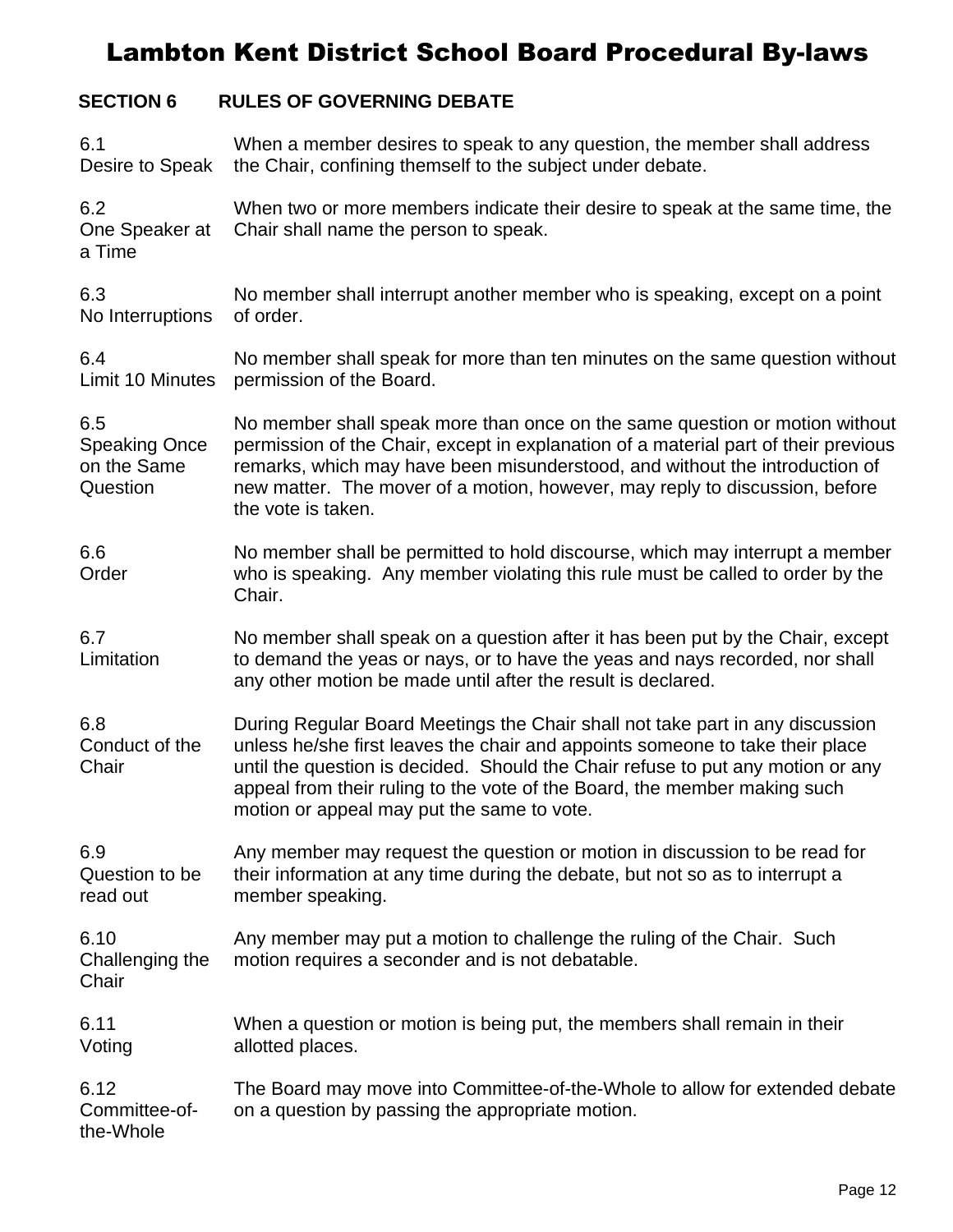#### **SECTION 7 RULES OF ORDER**

| 7.1                                    | The Chair may vote with the other members of the Board upon questions, and                                                                                                                                                                                                                                                                                                                                                                                                                                                                                                                                                                                                                                                                                                                                                                                   |
|----------------------------------------|--------------------------------------------------------------------------------------------------------------------------------------------------------------------------------------------------------------------------------------------------------------------------------------------------------------------------------------------------------------------------------------------------------------------------------------------------------------------------------------------------------------------------------------------------------------------------------------------------------------------------------------------------------------------------------------------------------------------------------------------------------------------------------------------------------------------------------------------------------------|
| Eligibility of                         | any question on which there is any equality of votes shall be deemed to be                                                                                                                                                                                                                                                                                                                                                                                                                                                                                                                                                                                                                                                                                                                                                                                   |
| Chair to Vote                          | defeated.                                                                                                                                                                                                                                                                                                                                                                                                                                                                                                                                                                                                                                                                                                                                                                                                                                                    |
| 7.2                                    | Voting by proxy will not be allowed in any meeting under the jurisdiction of the                                                                                                                                                                                                                                                                                                                                                                                                                                                                                                                                                                                                                                                                                                                                                                             |
| Voting by Proxy                        | Board.                                                                                                                                                                                                                                                                                                                                                                                                                                                                                                                                                                                                                                                                                                                                                                                                                                                       |
| 7.3<br>Seconded                        | No motion or amendment shall be debated or put to a vote unless seconded.                                                                                                                                                                                                                                                                                                                                                                                                                                                                                                                                                                                                                                                                                                                                                                                    |
| 7.4                                    | After a motion is seconded and stated by the Chair, it shall be deemed to be in                                                                                                                                                                                                                                                                                                                                                                                                                                                                                                                                                                                                                                                                                                                                                                              |
| Withdrawal of a                        | the possession of the Board, but may be withdrawn by the mover, with the                                                                                                                                                                                                                                                                                                                                                                                                                                                                                                                                                                                                                                                                                                                                                                                     |
| Motion                                 | consent of the Board before being put to a vote.                                                                                                                                                                                                                                                                                                                                                                                                                                                                                                                                                                                                                                                                                                                                                                                                             |
| 7.5<br><b>Question under</b><br>Debate | When a question is under debate, no motion shall be entertained except the<br>following:<br>a) for a "vote to be taken" or to call a question;<br>b) to table;<br>c) to defer;<br>d) to refer to a committee;<br>e) to amend.                                                                                                                                                                                                                                                                                                                                                                                                                                                                                                                                                                                                                                |
| 7.6<br>Calling the<br>Question         | The motion that "a vote be taken" or that the question be called may be moved<br>at any time when a motion or an amendment is before the Board, provided that<br>no member while actually speaking shall be interrupted for this purpose. Upon<br>the motion that "a vote be taken" or that a question be called being moved, it<br>shall be put by the Chair, without debate, in the following form: "Shall the<br>motion be now put?" If carried with a two-thirds majority, the Chair shall<br>forthwith put the question before the Board to a vote, amendments first and<br>motion last, and the same shall be voted upon and disposed of without further<br>debate, and no motion or amendment shall be entertained until the motion and<br>amendments, in respect of which the motion that "a vote be taken" has been<br>moved, shall be disposed of. |
| 7.7<br>Motion to Table                 | A motion "to table" is not debatable; but a motion to table with any condition<br>attached to it is subject to debate and amendment. When a question has been<br>tabled, it shall not be taken up at the same meeting, except by a vote of two-<br>thirds of the members present.                                                                                                                                                                                                                                                                                                                                                                                                                                                                                                                                                                            |
| 7.8                                    | When a motion 'to defer' indefinitely has been approved, the question affected                                                                                                                                                                                                                                                                                                                                                                                                                                                                                                                                                                                                                                                                                                                                                                               |
| <b>Motion to Defer</b>                 | thereby shall not be taken up again at the same meeting.                                                                                                                                                                                                                                                                                                                                                                                                                                                                                                                                                                                                                                                                                                                                                                                                     |
| 7.9                                    | A motion to "refer to a Permanent Committee" shall take precedence over a                                                                                                                                                                                                                                                                                                                                                                                                                                                                                                                                                                                                                                                                                                                                                                                    |
| <b>Motion to Refer</b>                 | motion to refer to an "Ad Hoc Committee".                                                                                                                                                                                                                                                                                                                                                                                                                                                                                                                                                                                                                                                                                                                                                                                                                    |
| 7.10                                   | After a resolution is moved and seconded, a motion to amend may be made                                                                                                                                                                                                                                                                                                                                                                                                                                                                                                                                                                                                                                                                                                                                                                                      |
| Motion to                              | and a motion to amend the amendment may also be made; but no further                                                                                                                                                                                                                                                                                                                                                                                                                                                                                                                                                                                                                                                                                                                                                                                         |
| Amend                                  | motion to amend shall be made until these have been decided.                                                                                                                                                                                                                                                                                                                                                                                                                                                                                                                                                                                                                                                                                                                                                                                                 |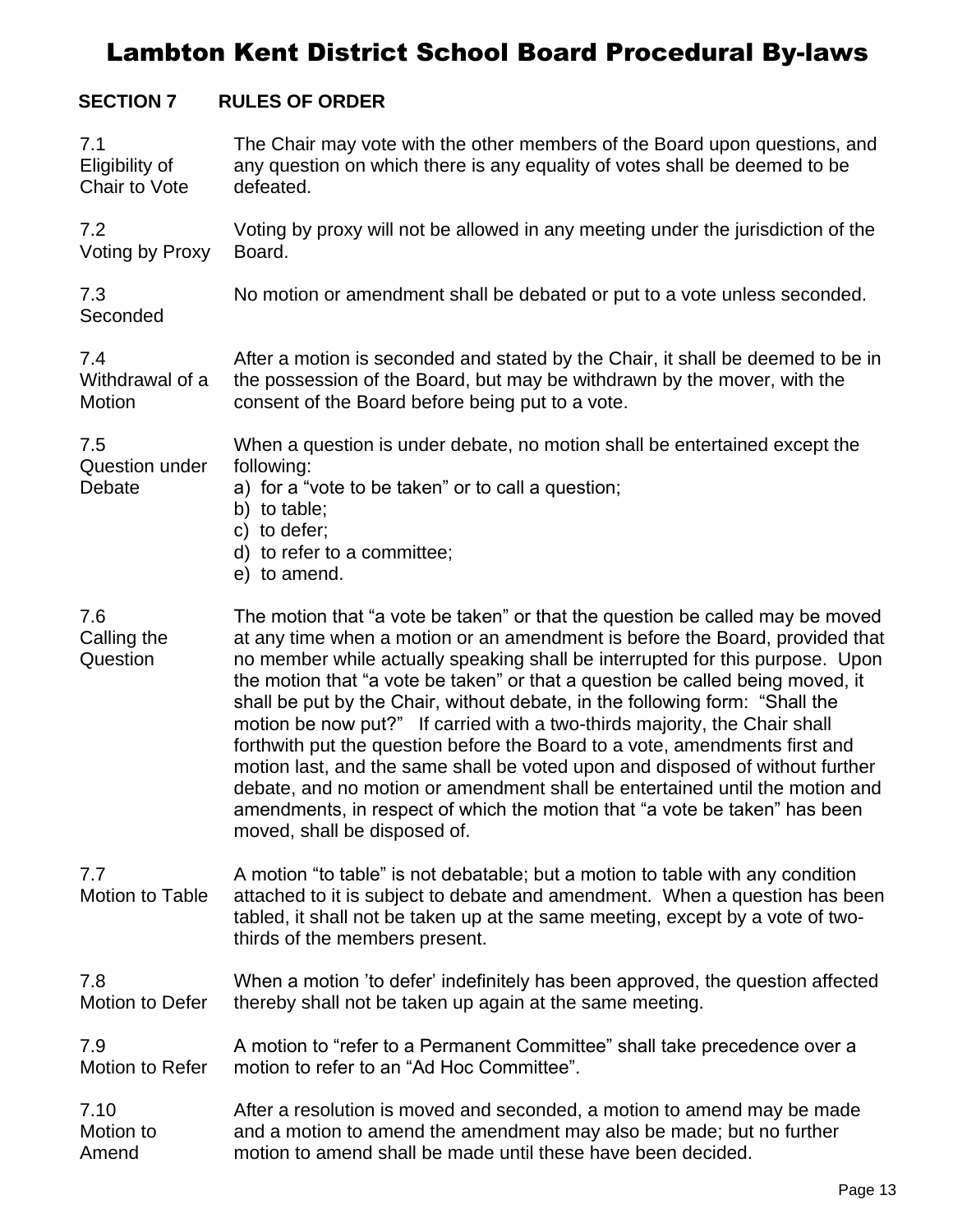| 7.11<br>Content of<br>Amendment                                  | , , , , , , <u>,</u><br>A motion by way of amendment must be directly relevant to the main motion<br>and shall propose some change in the form and substance of the main motion<br>or principal amendment.                                                                                                                                                                                                                                                                                  |
|------------------------------------------------------------------|---------------------------------------------------------------------------------------------------------------------------------------------------------------------------------------------------------------------------------------------------------------------------------------------------------------------------------------------------------------------------------------------------------------------------------------------------------------------------------------------|
| 7.12<br>Separate<br>Votes                                        | When any question under consideration contains several distinct propositions, a<br>separate vote shall be taken on each proposition, under the request of any<br>member before the question is called.                                                                                                                                                                                                                                                                                      |
| 7.13<br>Reconsideration<br>of the Vote                           | After a vote has been taken on any question, except one for deferral, a motion<br>to reconsider may be made at the same meeting by any member who voted on<br>the prevailing side of the question at issue, but a two-thirds vote of the members<br>present and entitled to vote shall be necessary to carry the motion.                                                                                                                                                                    |
| 7.14<br>Reconsideration<br>of Vote at a<br>Subsequent<br>Meeting | A motion to reconsider the vote at a subsequent meeting may be made by any<br>member who voted on the prevailing side of the question at issue, provided that<br>a written notice of intention to move a reconsideration shall have been given at<br>a previous meeting of the Board. In such case, a majority of those present shall<br>carry the motion.                                                                                                                                  |
| 7.15<br>Reconsideration                                          | A motion to reconsider once made after notice at a previous meeting shall have<br>been given and decided in the negative, no further motion to reconsider shall be<br>entertained during the next twelve months without the unanimous consent of all<br>trustees present or not present given in writing.                                                                                                                                                                                   |
| 7.16<br>Rescind                                                  | A motion to rescind any former action of the Board may be made by any<br>member thereof, but two-thirds vote of those present and entitled to vote shall<br>be necessary to carry the motion; unless notice shall have been given to a<br>previous Regular Meeting in which case a majority vote shall prevail.                                                                                                                                                                             |
| 7.17                                                             | A motion to rescind any former action of the Board being once made and<br>decided in the negative, no further motion to rescind shall be entertained in the<br>next twelve months without the unanimous consent of all trustees present or not<br>present given in writing.                                                                                                                                                                                                                 |
| 7.18<br><b>Introducing New</b><br><b>Matter</b>                  | No motion introducing new matter, other than matters of privilege, shall be<br>considered at any Regular Meeting of the Board, except by a two-thirds vote of<br>the members present and entitled to vote, unless notice of a person's intention<br>to introduce the question was given at a previous regular meeting. A notice of<br>motion, accompanied by a written report by the originator, shall be placed on<br>the agenda for the next Board meeting.                               |
| 7.19<br>Withdrawing<br>Notice of Motion                          | Any member who has given notice of motion may withdraw same with<br>permission of the Board.                                                                                                                                                                                                                                                                                                                                                                                                |
| 7.20<br><b>Recorded Vote</b>                                     | The yeas and nays shall not be recorded on any question unless requested by a<br>Trustee and such request shall be made before the Chair calls upon the<br>members to vote. In such cases, each member present and voting shall record<br>their vote on a ballot. The Director of Education shall collect the ballots. The<br>Chair of the Board shall read out the votes of the individual Trustees and the<br>Director of Education shall record the same. Student Trustees may cast non- |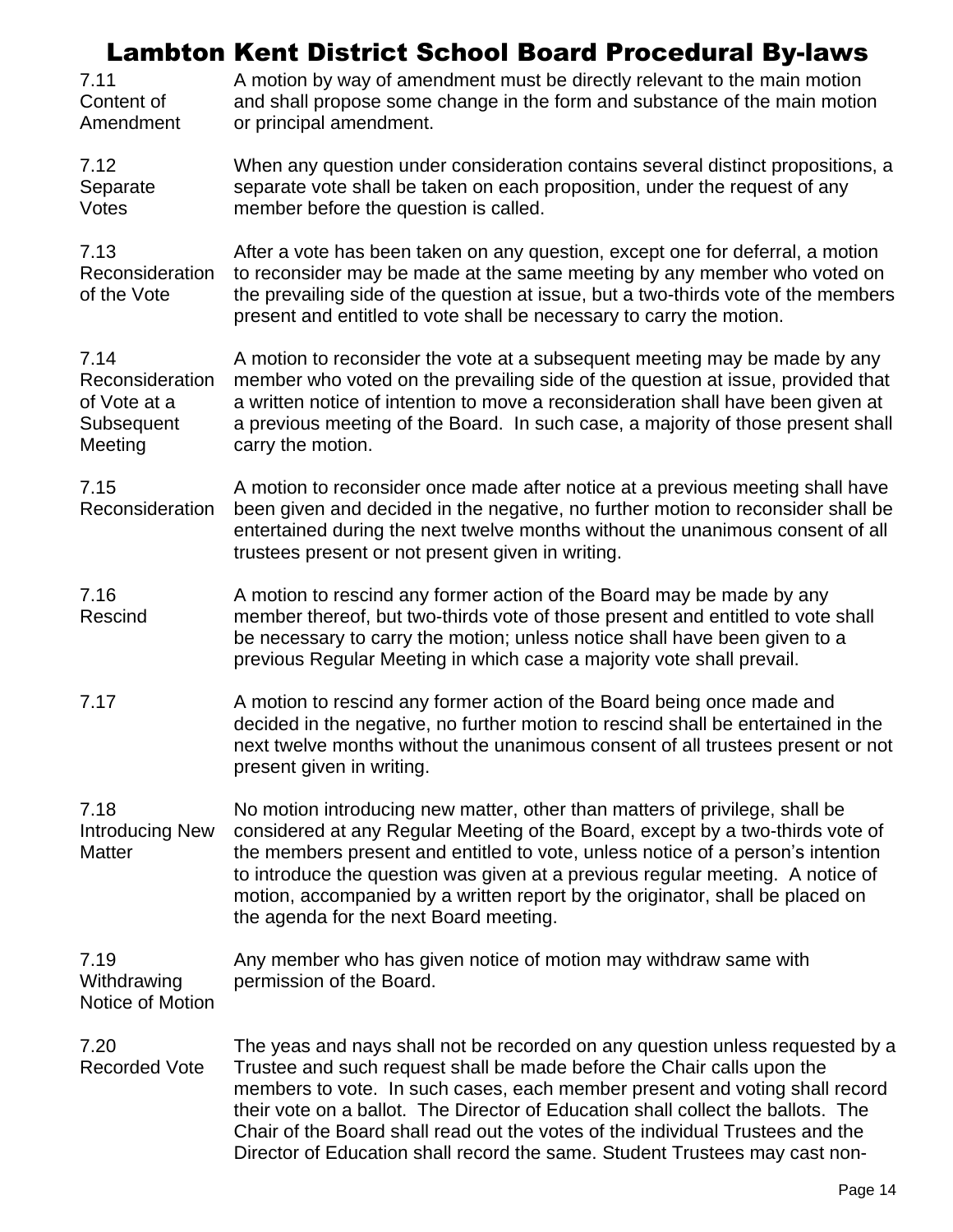binding votes. It shall be the duty of the Director of Education to record the same in the Minutes.

7.24 **Student Trustees** The Board approves annually the appointment of three Student Trustees, for the August 1 to July 31 term. One student will represent a public secondary school from Sarnia-Lambton, one will represent a public secondary school from Chatham-Kent and one will represent Indigenous students of the LKDSB. The Students will attend all public Board Meetings. The Student Trustees may participate in all Board deliberations and provide input except on matters involving individual staff or student issues or those which create a conflict of interest. Student Trustees may not make a motion. Student Trustees may cast non-binding votes on a motion.

#### **SECTION 8 LEGISLATIVE/STATUTORY, PERMANENT AND AD HOC COMMITTEES**

8.1 Permanent Committees of the Board do not meet at regular times and are not necessarily composed of the entire membership of the Board. There shall be the following Permanent Committees of the Board:

- a) Striking Committee
- b) Grievance Committee (acts on behalf of the Board)
- c) Indigenous Liaison Committee
- d) Student Suspension Appeal*/*Expulsion Committee (acts on behalf of the Board)
- e) Negotiations Committee
- f) Surplus Sites Committee (acts on behalf of the Board in accordance with Parameters established by the Board
- g) Secondary Student Art
- h) Student Senate
- i) Elementary Teacher/Board Communications Committee
- j) Board Agenda Review Committee
- k) Parent Involvement Committee (PIC)

Legislative **Committees** Legislative/Statutory Committees of the Board are struck in accordance with provincial legislation and meet as required by the Education Act on the call of the Chair of the committee. The composition of legislative committees is also set out in provincial legislation and regulations. There shall be three Legislative Committees of the Board as follows:

- a) Special Education Advisory Committee (SEAC)
- b) Supervised Alternative Learning (SAL) (acts on behalf of the Board)
- c) Audit Committee

Other Committees shall be formed as required by Collective Agreements of the Board.

8.3 Ad Hoc **Committees** 

8.2

By resolution of the Board, an Ad Hoc Committee may be set up to deal with a specific matter provided that no such committee may be set up where the matter can be dealt with by the Permanent or Legislative Committee in which case the Chair of the Committee considering the resolution shall rule that portion of the resolution out of order and the motion shall be deemed to be amended to include a referral to the appropriate Committee.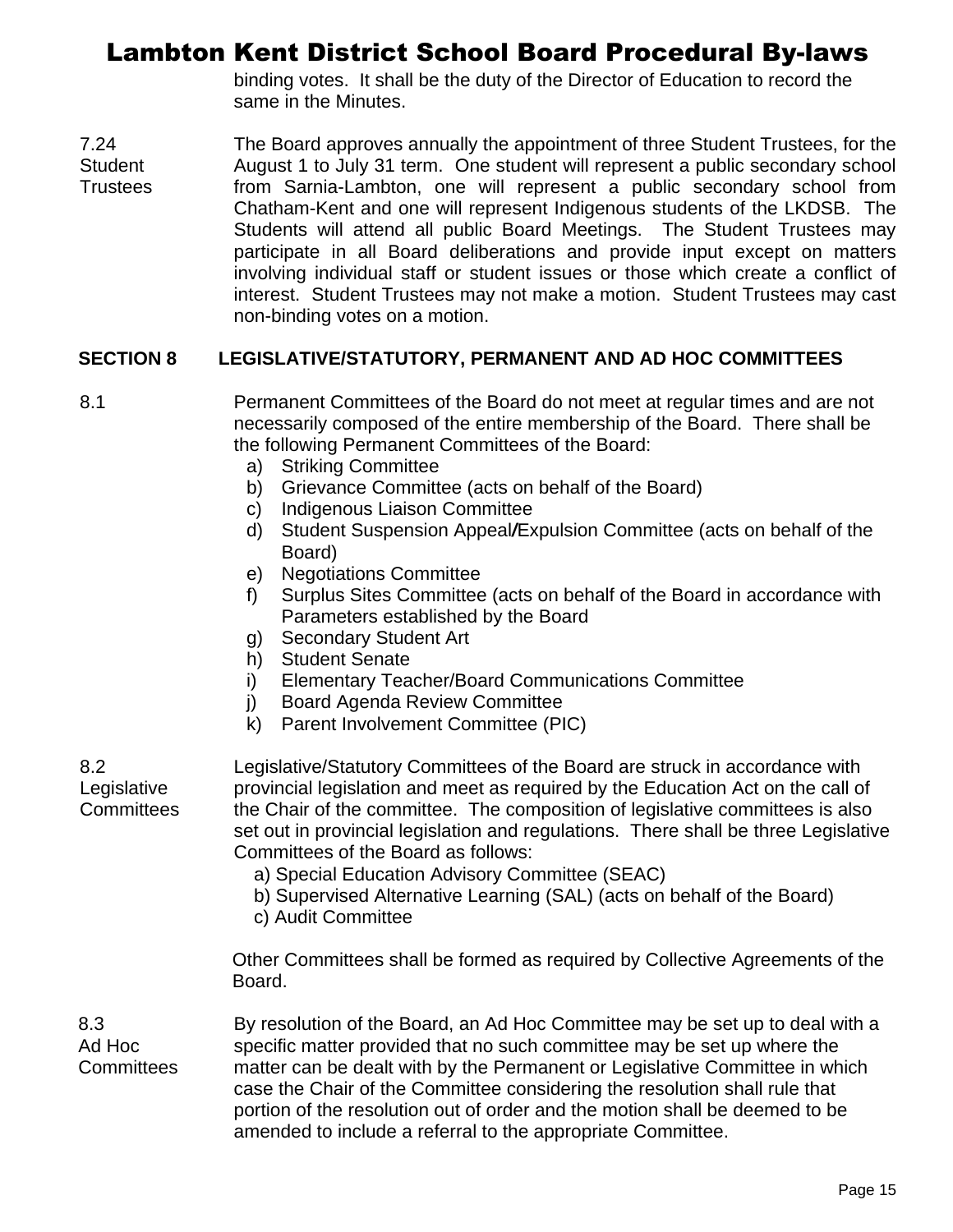8.4 The term of an Ad Hoc Committee may not extend beyond three months unless the resolution creating the Ad Hoc Committee provides otherwise.

8.5 Responsibility of the Grievance **Committee** The Grievance Committee shall be comprised of three Trustees and three alternates (preferably a balance of representatives from the northern and southern parts of the School District). The Grievance Committee shall hear and consider grievances submitted to it in accordance with the Collective Agreements between this Board and the bargaining agents for this Board's employees. The Grievance Committee has the power to act on behalf of the Board in all grievances filed under Collective Agreements of the Board. Such action shall be updated as information at the regularly scheduled Board meeting**.**

8.6 Unless a Permanent or Ad Hoc Committee is specifically given power to act in the resolution setting it up, its recommendations must be approved, amended or otherwise dealt with at a subsequent meeting of the Board. If given power to act, the report of such action shall be given to the Board at its next regular meeting.

8.7 The Chair of the Board is Ex-Officio on all Board Committees.

Board Chair Ex-Officio

#### **SECTION 9 INDEMNITY BY LAW: MUNICIPAL CONFLICT OF INTEREST ACT, 1982**

BE IT INACTED AND IT IS HEREBY ENACTED as a by-law of the Lambton Kent District School Board, as follows:

#### 9.1 Member In this by-law, unless the context otherwise requires "member" means a duly elected member of the Lambton Kent District School Board.

- 9.2 The Board may, pursuant to Section 248 of the Municipal Act, R.S.O. 1980, Chapter 302, indemnify a member, out of its general funds for any damages or costs awarded against such member or expenses incurred by him/her as a result of any action or other proceeding, except a proceeding brought under the Municipal Conflict of Interest Act, 1982, arising out of acts or omissions done or made by him/her in his capacity as a member, including while acting in the performance of any statutory duty imposed by any general or special act or paying any sum required in connection with the settlement of such action or other proceeding and for assuming the cost of defending any such member in such an action or other proceeding, except this section does.
- 9.3 Indemnify a Member The Board may, pursuant to Section 14 of the Municipal Conflict of Interest Act,1982, indemnify a member out of its general funds for any costs or expenses incurred by him if he has been found not to have contravened Section 5 of that Act, as a result of a proceeding brought under it and for paying on behalf of or reimbursing the member for any such costs or expenses, except that this section does not apply to any act or omission that occurred prior to the 1st day of March, 1983.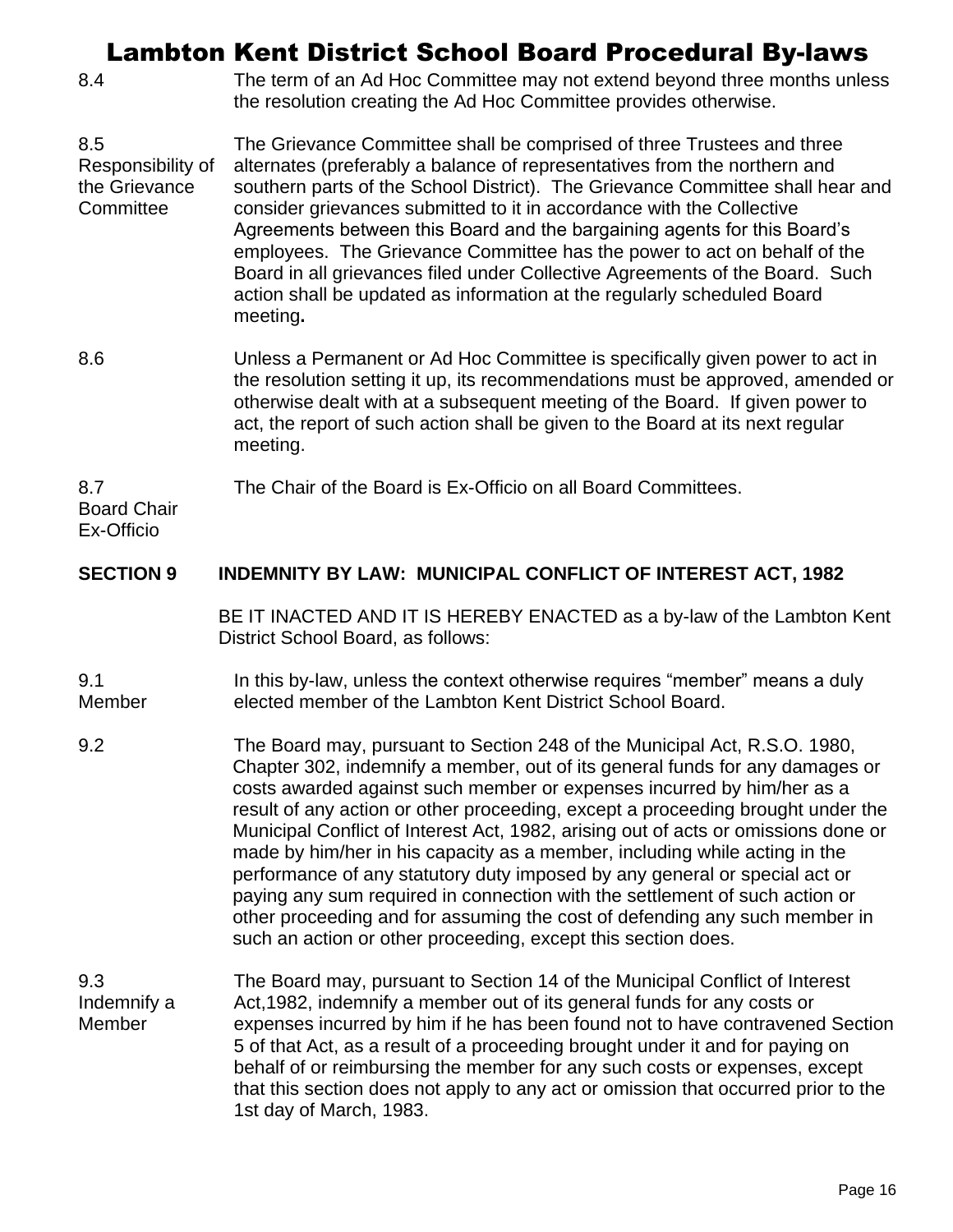|                    | <b>Lambton Kent District School Board Procedural By-laws</b>                                                                                                                                                                                                                                                                                                                                                                                                                                                                                                                                                                                                                                                                                                                                                                                                                                                                                                                                                                                                                                                                                                                                                                                              |
|--------------------|-----------------------------------------------------------------------------------------------------------------------------------------------------------------------------------------------------------------------------------------------------------------------------------------------------------------------------------------------------------------------------------------------------------------------------------------------------------------------------------------------------------------------------------------------------------------------------------------------------------------------------------------------------------------------------------------------------------------------------------------------------------------------------------------------------------------------------------------------------------------------------------------------------------------------------------------------------------------------------------------------------------------------------------------------------------------------------------------------------------------------------------------------------------------------------------------------------------------------------------------------------------|
| 9.4<br>Indemnity   | Notwithstanding anything contained in this by-law, a member is entitled to<br>indemnify from the Board in respect of charges and expenses reasonably<br>incurred by him in connection with the defense of:<br>any proceedings under the Municipal Conflict of Interest Act, 1982 to<br>a)<br>which he is made a party by reason of being or having been a member, if<br>the person seeking indemnity has been found not to have contravened<br>Section 5 of that Act; or<br>any other criminal, civil or administrative action or proceeding to which he<br>b)<br>is made a party by reason of being or having been a member, if the<br>person seeking indemnity:<br>was substantially successful on the merits in his defence of the action or<br>i)<br>proceeding;<br>acted honestly and in good faith with view to the best interests of the<br>ii)<br>Board; and<br>in the case of a criminal or administrative action or proceeding that is<br>iii)<br>enforced by a monetary penalty, had reasonable grounds for believing<br>that his conduct was lawful.                                                                                                                                                                                          |
| 9.5<br>Insurance   | The Board may purchase and maintain insurance to protect any member;<br>a) who has been found to be contravened Section 5 of the Municipal Conflict of<br>Interest Act, 1982, against any costs or expenses incurred by the member as<br>a result of a proceeding brought under that Act, and for paying on behalf of<br>or reimbursing the member for any such costs or expenses; and<br>b) against risks that may involve liability on the part of such member for paying<br>any damages or costs awarded against any such members or expenses<br>incurred by them as a result of any action or proceedings, except a<br>proceedings brought under the Municipal Conflict of Interest Act, 1982,<br>arising out of acts or omissions done or made by them in their capacity as<br>members, including while acting in the performance of any statutory duty<br>imposed by any general or special Act or by paying any sum required in<br>connection with the settlement of such an action or other proceeding and for<br>assuming the cost of defending any such member in such an action or other<br>proceeding, except where the liability relates to his failure to act honestly and<br>in good faith with a view to the best interests of the Board. |
| 9.6<br>Application | This by-law applies to a person who is a member of the Board at the time the<br>circumstances giving rise to the proceeding occurred but who prior to the<br>settlement or judgment in such action or other proceeding has ceased to be a<br>member.                                                                                                                                                                                                                                                                                                                                                                                                                                                                                                                                                                                                                                                                                                                                                                                                                                                                                                                                                                                                      |
| <b>SECTION 10</b>  | <b>ROLE OF TRUSTEES</b>                                                                                                                                                                                                                                                                                                                                                                                                                                                                                                                                                                                                                                                                                                                                                                                                                                                                                                                                                                                                                                                                                                                                                                                                                                   |

- 10.1 The responsibilities of Trustees are defined in the Education Act and include but are not limited to:
	- a) establishing and monitoring Board policy;
	- b) implementing Provincial education policy;
	- c) establishing a budget and monitoring its implementation;
	- d) providing, equipping and maintaining schools;
	- e) holding the Director of Education accountable for student achievement and student well-being;
	- f) employing and compensating staff;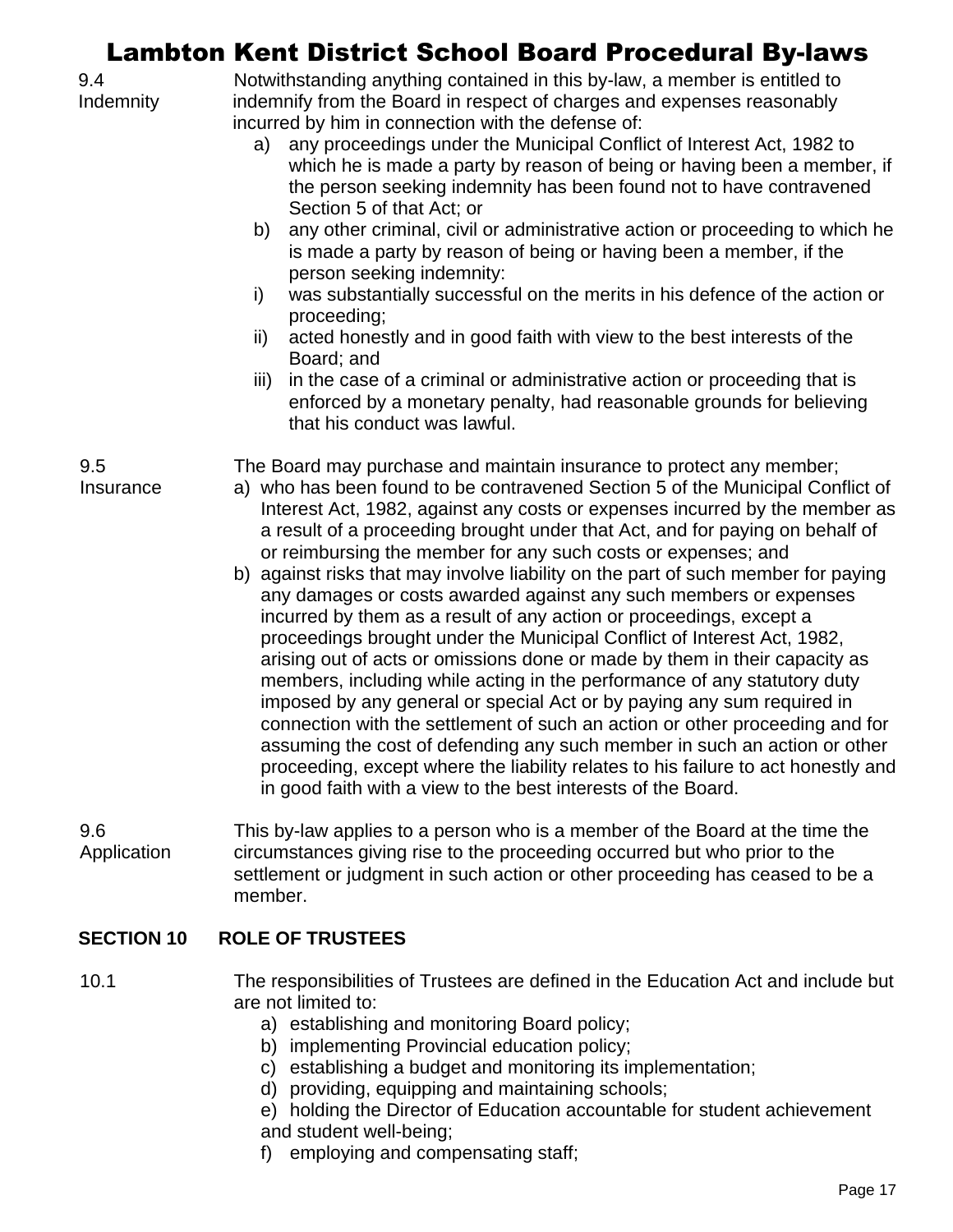- g) accountable to ratepayers;
- h) advocating public education;
- i) ensuring the effectiveness of Board programs and services.

Trustees are expected to attend Board Meetings and serve on Board committees and keep confidential all information discussed in Private Session. Trustees are expected to follow the School Board Member (Trustee) Code of Conduct for the Board.

10.2 Trustees are Policy Makers Trustees are policy makers. Their resolutions and policy should guide the Director who is responsible for policy implementation. Trustees should not attempt to become involved in the day-to-day administration of the system. The Director shall ensure that Trustees are given full access to all information required for their decision making.

10.3 Absence of Board Member If a member is absent, without being authorized by Board motion entered into the Minutes, from the meetings of the Board for three consecutive meetings, they vacate their seat and the provisions of the Education Act under which the Board is established shall apply with respect to filling of the vacancy.

#### **SECTION 11 SCHOOL BOARD MEMBER (TRUSTEE) CODE OF CONDUCT FOR THE LAMBTON KENT DISTRICT SCHOOL BOARD**

11.1 Purpose A Trustee position is an elected position which carries with it the understanding that the electorate will decide at election time its support for the effectiveness of a Trustee. At the same time, it is important to recognize the public trust and responsibility the collective body carries and that this trust and responsibility is honoured through determining and enforcing norms of acceptable behaviour.

11.2 **Applications** This Code of Conduct and the Enforcement Procedures apply to all Trustees of the Board, including the Chair and Vice-Chair of the Board and Student Trustees. Trustees of the Board shall discharge their duties loyally, faithfully, impartially and in a manner that will inspire public confidence in the abilities and integrity of the Board.

> Trustees of the Board shall recognize that the expenditure of school board funds is a public trust and endeavour to see that the funds are expended efficiently, in the best interests of the students.

> Trustees, as leaders of the Board, must uphold the dignity of the office and conduct themselves in a professional manner, especially when attending Board events, or while on Board property.

> Trustees shall ensure that their comments are issue-based and not personal, demeaning or disparaging with regard to Board staff or fellow Board members. Trustees shall endeavour to participate in trustee development opportunities to enhance their ability to fulfill their obligations.

11.3 Avoidance of Personal Advantage and Conflict of Interest No Trustee shall accept a gift from any person or entity that has dealings with the Board if a reasonable person might conclude that the gift could influence the Trustee when performing their duties to the Board. However, this does not, for example, preclude a Trustee from accepting a free ticket or admission to a charitable event or professional development event as per Lambton Kent District School Board Hospitality policy and regulation R-BU-521.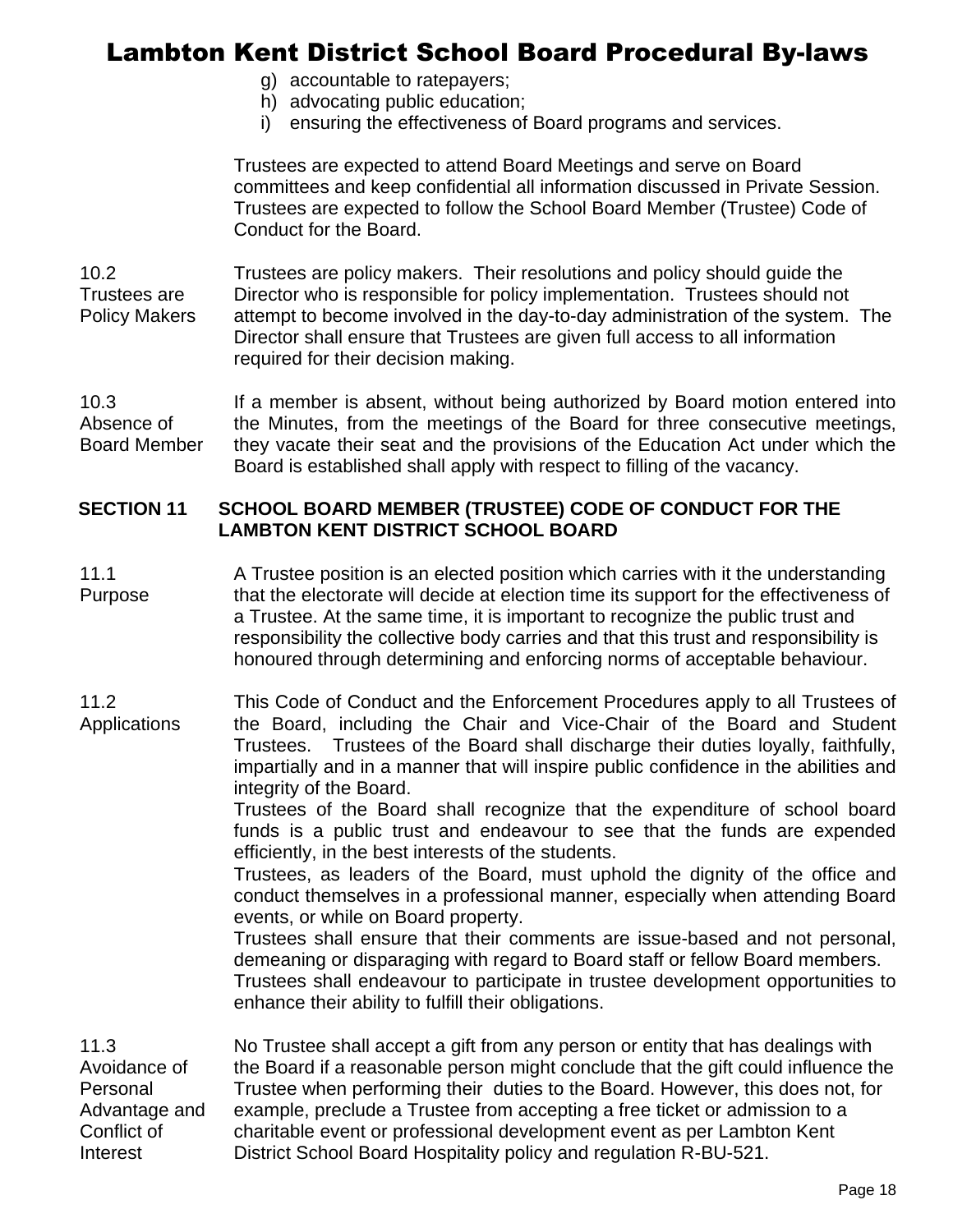A Trustee shall not use their office to advance the Trustee's interests or the interests of any family member or person or organization with whom or with which the Trustee is related or associated. Trustees are required to declare a conflict of interest at Board Meetings or Board Committee Meetings as per the Lambton Kent District School Board regulation on Conflict of Interest for Trustees, R-OP-446. No Trustee shall use their office to obtain employment with the Board for the Trustee or a family member

11.4 Compliance with *Education Act* and any regulations, directives or guidelines thereunder and **Legislation** A Trustee of the Board shall discharge their duties in accordance with the comply with the *Municipal Freedom of Information and Protection of Privacy Act*, and any other relevant legislation. Every Trustee of the Board shall uphold the letter and spirit of this Code of Conduct. Every Trustee shall respect and understand the roles and duties of the individual Trustees, Board of Trustees, the Director of Education and the Chair of the Board.

11.5 Civil Behaviour No Trustee shall engage in conduct during meetings of the Board or committees of the Board, and at all other times that would discredit or compromise the integrity of the Board.

> A Trustee of the Board shall not advance allegations of misconduct and/or a breach of this Code of Conduct that are trivial, frivolous, vexatious**,** made in bad faith or vindictive in nature against another Trustee of the Board.

> When expressing individual views, Trustees shall respect the differing points of view of other Trustees on the Board, staff, students and the public.

> Trustees shall at all times act with decorum and shall be respectful of other Trustees of the Board, staff, students and the public.

> All Trustees of the Board shall endeavour to work with other Trustees of the Board and staff of the Board in a spirit of respect, openness, courtesy, and cooperation.

11.6 Respect for **Confidentiality** Every Trustee shall keep confidential any information disclosed or discussed at a meeting of the Board or committee of the Board, or part of a meeting of the Board or committee of the Board, that was closed to the public, and keep confidential the substance of deliberations of a meeting closed to the public, unless required to divulge such information by law or authorized by the Board to do so.

> No Trustee shall use confidential information for either personal gain or to the detriment of the Board. Trustees shall not divulge confidential information, including personal information about an identifiable individual or information subject to solicitor-client privilege that a Trustee becomes aware of because of their position, except when required by law or authorize by the Board to do so.

11.7 Upholding **Decisions** All Trustees of the Board shall accept that authority rests with the Board, and that a Trustee has no individual authority other than that delegated by the Board. Each Trustee shall uphold the implementation of any Board resolution after it is passed by the Board. A proper motion for reconsideration or rescission, if permitted by the Board's Rules of Order, can be brought by a Trustee.

A Trustee should be able to explain the rationale for a resolution passed by the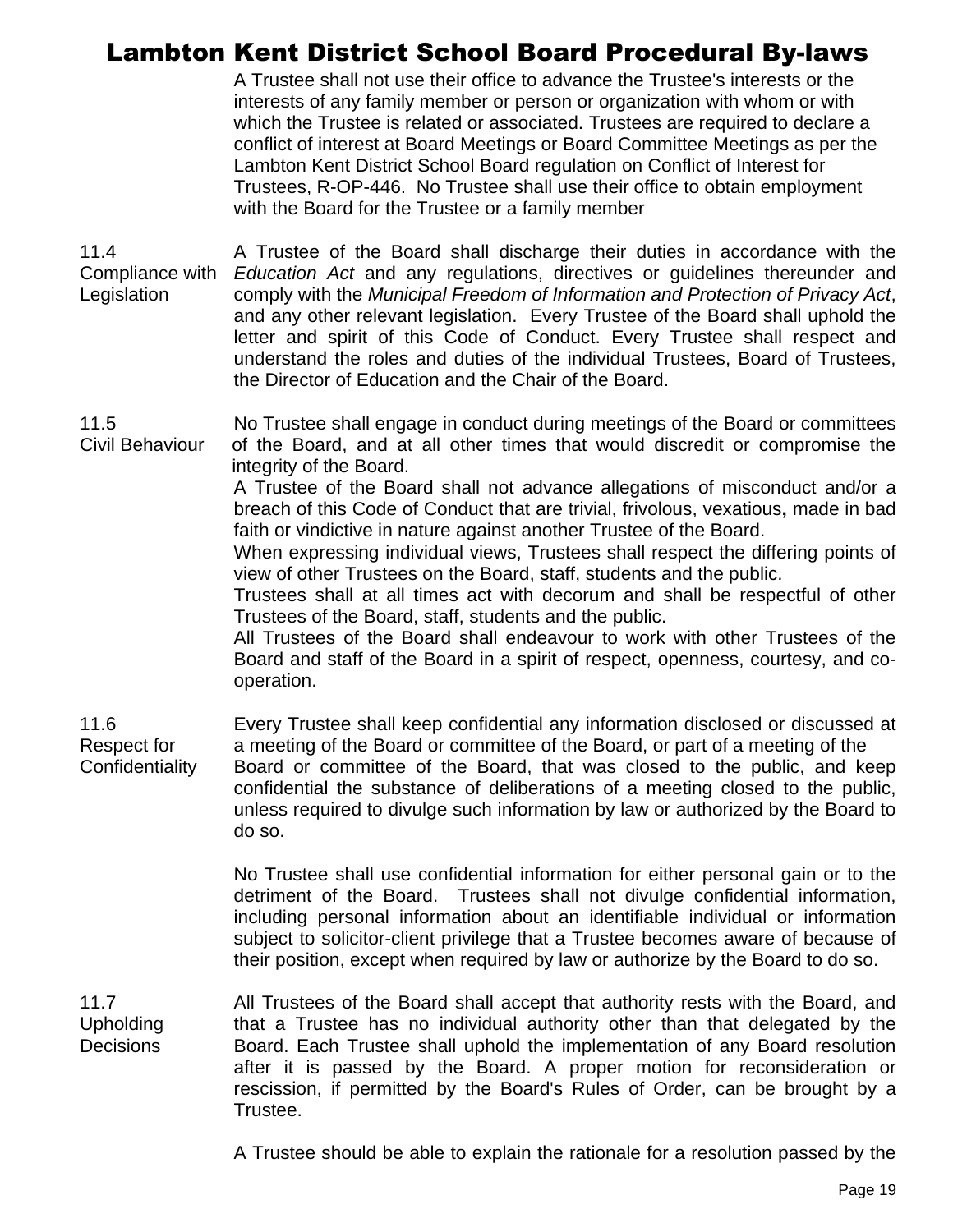Board. A Trustee may respectfully state their position on a resolution provided it does not in any way undermine the implementation of the resolution.

Each Trustee shall comply with Board policies, procedures, By-Laws, and Rules of Order.

The Chair of the Board is the spokesperson to the public on behalf of the Board, unless otherwise determined by the Board. No other Trustee shall speak on behalf of the Board unless expressly authorized by the Chair of the Board or Board to do so. When individual Trustees express their opinions in public, they must make it clear that they are not speaking on behalf of the Board.

#### **SECTION 12 ENFORCEMENT OF THE CODE OF CONDUCT**

12.1 Identify a Breach of Code A Trustee who has reasonable grounds to believe that a Trustee of the Board has breached the Board's Code of Conduct may bring the alleged breach to the attention of the Board.This is done through the Chair of the Board.

Any allegation of a breach of Code must be brought to the attention of the Chair of the Board no later than six (6) weeks after the breach comes to the knowledge of the Trustee reporting the breach. Notwithstanding the foregoing, in no circumstances shall an inquiry into a breach of the Code be undertaken after the expiration of the six (6) months from the time the contravention is alleged to have occurred.

Any allegation of break of the Code of Conduct shall be investigated following the Informal or Formal Complaint Procedure below, as the case may be.

It is expected that whenever possible, allegations of a break of the Code of Conduct by a Trustee shall be investigated following the informal Complaint Procedure. It is recognized that from time to time a contravention of the Code may occur that is trivial, or committed through inadvertence, or an error of judgment made in good faith. In the spirit of collegiality and the best interests of the Board, the first purpose of alerting a Trustee to a breach of the Code is to assist the Trustee in understanding their obligations under the Code. Only serious and/or reoccurring breaches of the Code by a Trustee should be investigated following the Formal Complaint Procedure.

12.2 Chair/Presiding **Officer** The Code of Conduct applies equally to the Chair of the Board. In the case of an allegation of a breach of the Code by the Chair, wherever a process requires action by the Chair, it shall be modified to read the Vice-Chair of the Board. When necessary, alternate Trustee(s), the past Chair and one (or two if required) Trustee(s) chosen by lot shall be chosen to be used when the circumstance warrant that one or both Trustees are needed in place of the Chair and/or Vice- Chair of the Board to carry out any of the duties required under this Code of Conduct and Enforcement. In no circumstance shall the Trustee who brought the complaint of a breach of the Code of Conduct be involved in conducting any Formal Inquiry into the complaint. Nothing in this Code prevents the Chair or Presiding Officer of any meeting of the Board or committee of the Board from exercising their power pursuant to s. 207(3) of the *Education Act* to *expel or exclude from any meeting any person who has been guilty of improper conduct at the meeting.* For greater certainty, this may be done at the sole discretion of the Chair or Presiding Officer, as the case may be, and without the necessity of a complaint or conducting an inquiry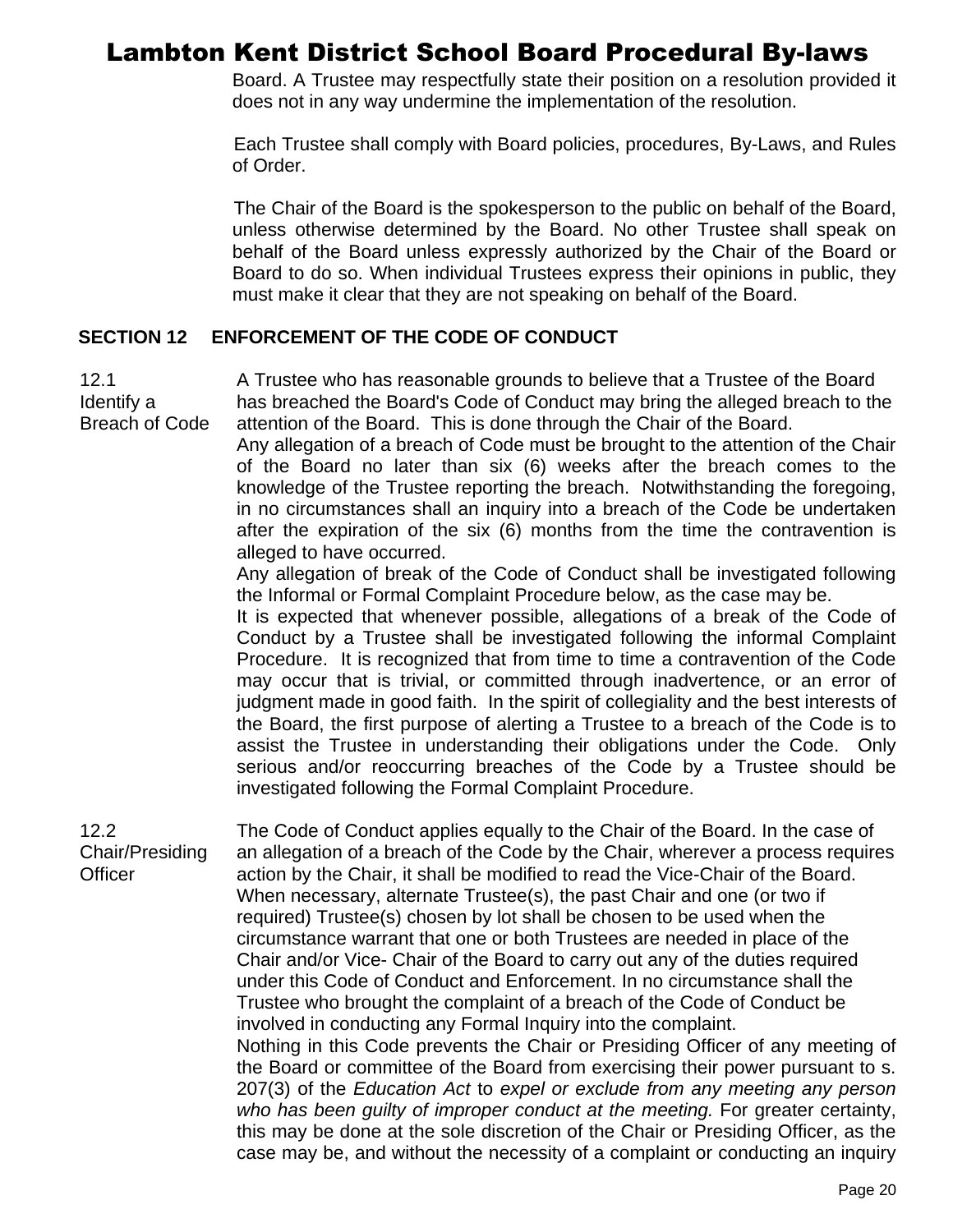before an expulsion or exclusion from a meeting. The rationale for this provision is that a Chair or Presiding Officer must have the ability to control a meeting. Any Trustee who does not abide by a reasonable expulsion or exclusion from a meeting is deemed to have breached this Code.

The Chair of the Board or Presiding Officer of any meeting of the Board or committee of the Board shall exercise their powers in a fair and impartial manner having due regard for every Trustee's opinion or views.

The Chair of the Board or Presiding Officer shall follow the special rules of order of the Board and/or the adopted Rules of Order and meeting procedures contained in any Policy or By-Law of the Board. A breach of a rule of order should be dealt with at the meeting in question by a Trustee rising to a point of order or appealing a ruling of the Chair in accordance with any applicable rule of order. Once such a motion is dealt with by the Board of Trustees, all Trustees shall abide by that decision and no further action shall be undertaken pursuant to the *Enforcement of the Code of Conduct*, except for persistent improper use of the applicable rules of order by the Chair or Presiding Officer.

12.3 Informal **Complaint** Procedure The Chair of the Board on their own initiative, or at the request of a Trustee of the Board (without the necessity of providing a formal written complaint) who alleges a breach of the Code has occurred, may meet informally with a Trustee of the Board who is alleged to have breached the Code, to discuss the breach. The purpose of the meeting is to bring the allegation of the breach to the attention of the Trustee and to discuss remedial measures to correct the offending behaviour. The Informal Complaint Procedure is conducted in private.

> The remedial measures may include, for example, a warning, an apology, and/or the requirement of the Trustee to engage in the successful completion of professional development training such as that offered by the Ontario Education Services Corporation *Professional Development Program for School Board Trustees*. If the Chair of the Board and the Trustee alleged to have breached this Code cannot agree on a remedy, then a formal complaint may be brought against the Trustee alleged to have breached this Code and that complaint will be dealt with in accordance with the Formal Complaint Procedure below.

#### 12.4 Formal **Complaint** Procedure

Trustee who has reasonable grounds to believe that another Trustee of the Board has breached the Board's Code of Conduct may bring the breach to the attention of the Board by first providing to the Chair of the Board a written, signed complaint setting out the following: (i) the name of the Trustee who is alleged to have breached the Code; (ii) the alleged breach or breaches of the Code; (iii) information as to when the breach came to the Trustee's attention;(iv) the grounds for the belief by the Trustee that a breach of the Code has occurred; and (v) the names and contact information of any witnesses to the breach or any other persons who have relevant information regarding the alleged breach. Except as provided below, if a written complaint is filed with the Chair of the Board then a formal inquiry shall be undertaken, unless the complainant subsequently withdraws the complaint or agrees that the complaint may be dealt with in accordance with the Informal Complaint Procedure.

In an election year for Trustees, a code of conduct complaint respecting a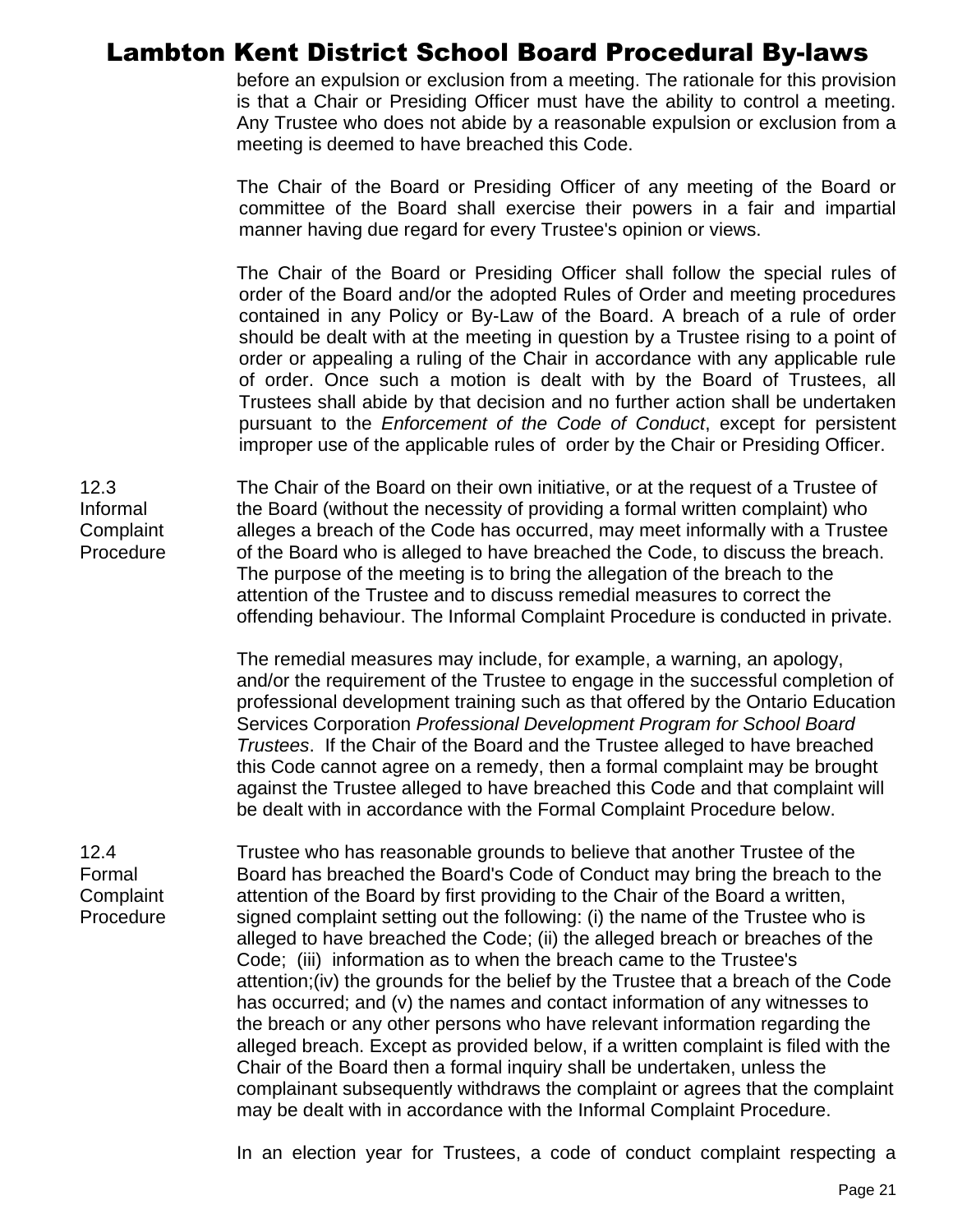Trustee who is seeking re-election shall not be brought during the period commencing two months prior to election day and ending after the first Board meeting after the new term of office of the Board commences. If the Trustee accused of a breach of the Code is not re-elected, no inquiry into the alleged breach of the Code by that Trustee shall be undertaken. The limitation period for bringing a complaint shall be extended as necessary.

The Chair of the Board shall provide to all Trustees of the Board a confidential copy of the complaint within ten (10) days of receiving it. The complaint, any response to the complaint and the investigation of the complaint shall be confidential until it is before the Board of Trustees for a decision as to whether or not the Trustee has breached this Code.

12.5 Refusal to Conduct an Inquiry If the Chair and Vice-Chair of the Board are of the opinion that the complaint is out of time, trivial, frivolous, vexatious or not made in good faith, or that there are no grounds or insufficient grounds for a formal inquiry, they shall prepare a confidential report to all Trustees of the Board Inquiry stating their opinion and rationale for it. The Trustee who is alleged to have breached the Code of Conduct shall not vote on the resolution. If the opinion is adopted by the Board of Trustees a form inquiry shall not be conducted.

> If the Chair and Vice-Chair of the Board cannot agree on the above then a full formal inquiry shall be conducted.

If an allegation of a breach of the Code of Conduct on its face is with respect to the non-compliance with a more specific Board Policy with a separate complaint procedure, the allegation shall be processed under that procedure.

12.6 Steps of Formal Inquiry If a formal inquiry of an allegation of a breach of the Code of Conduct is undertaken, it shall be done by the Chair and Vice-Chair of the Board, if appropriate, or any two of the Chair, Vice-Chair and the alternate Trustees, or an outside consultant chosen by the Chair and Vice-Chair. Regardless of who undertakes the formal inquiry the following steps shall be followed.

> The *Statutory Powers Procedure Act* does not apply to anything done regarding the Enforcement of this Code of Conduct**.** No formal trial-type hearing will be conducted.

Procedural fairness shall govern the formal inquiry. The formal inquiry will be conducted in private.

The formal inquiry may involve both written and oral statements by any witnesses, the Trustee bringing the complaint and the Trustee who is alleged to have breached the Code of Conduct.

The Trustee who is alleged to have breached the Code of Conduct shall have an opportunity to respond to the allegations both in a private meeting with the person(s) undertaking the formal inquiry and in writing.

It is expected that the formal inquiry will be conducted within 90 calendar days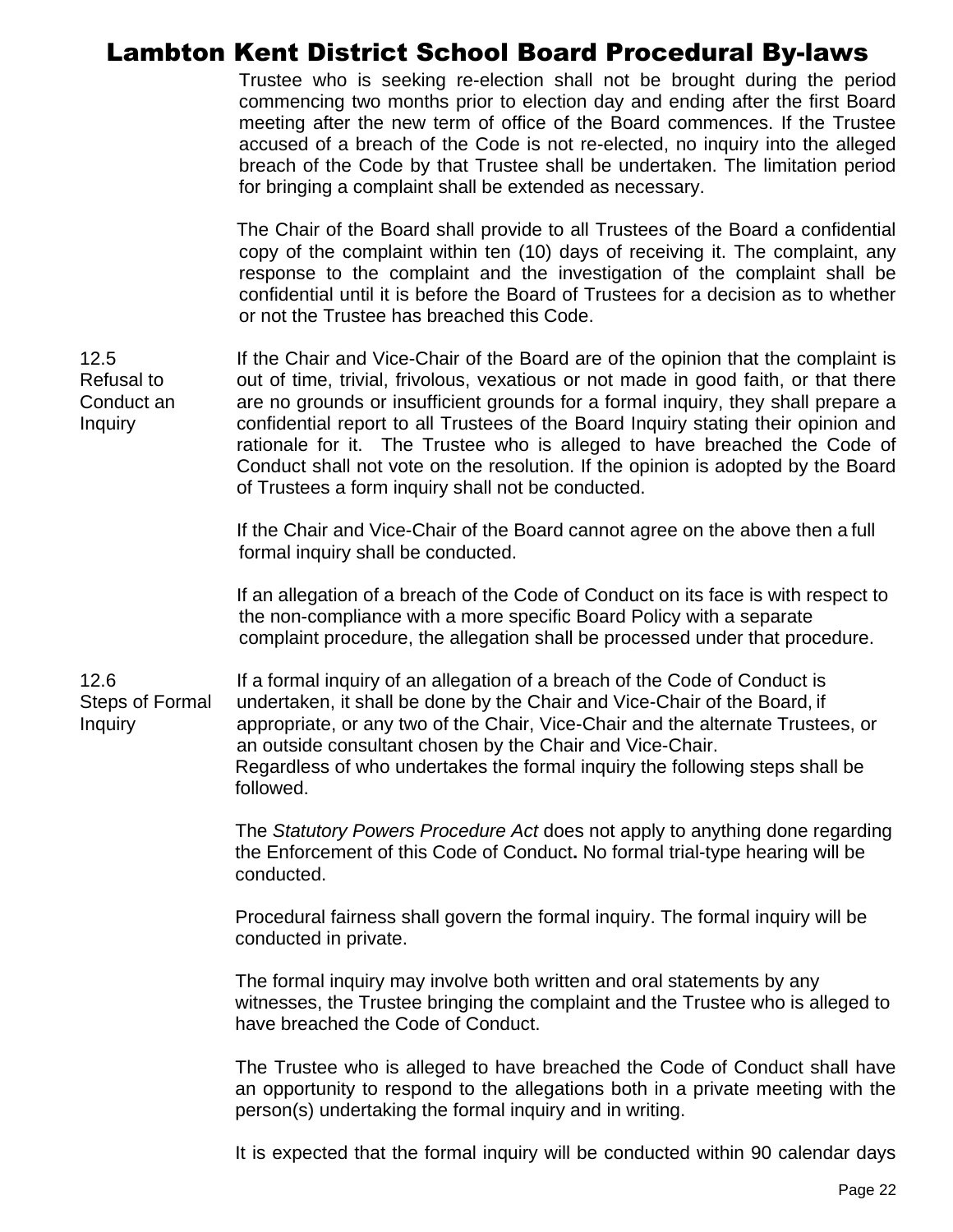of the receipt of the written response to the complaint. If a longer period of time is required to complete the inquiry, the reason for the extension shall be explained in the final report to the Board. The Trustee who is alleged to have breached the Code of Conduct shall provide a written response to the allegations within 10 days of receiving the written allegation, or such extended period of the time as the investigators deem appropriate in the circumstance.

If the Trustee who is alleged to have breached the Code of Conduct refuses to participate in the formal inquiry, the formal inquiry will continue in their absence. The final report shall outline the finding of facts and a recommendation or opinion as to whether the Code of Conduct has been breached. If the Chair and Vice-Chair of the Board when conducting the formal inquiry cannot agree on the final finding of facts, it shall be referred to an outside investigator to complete the formal inquiry.

12.7 Suspension of a Formal Inquiry If the investigators, when conducting the formal inquiry, discover that the subject matter of the formal inquiry is being investigated by police, that a charge has been laid, or is being dealt with in accordance with a procedure established under another *Act*, the formal inquiry shall be suspended until the police investigation, charge or matter under another Act has been finally disposed of. This shall be reported to the rest of the Board of Trustees.

12.8 **Decision** The final report shall be delivered to the Board of Trustees, and a decision by the Board of Trustees as to whether or not the Code of Conduct has been breached and the sanction, if any, for the breach shall be made as soon as practical after receipt of the final report by the Board.

> Trustees shall consider only the findings in the final report when voting on the decision and sanction. No Trustee shall undertake their own investigation of the matter.

> If the Board of Trustees determines that there has been no breach of the Code of Conduct or that a contravention occurred, although the Trustee took all reasonable measurers to prevent it, or that a contravention occurred that was trivial, or committed through inadvertence, or an error of judgment made in good faith, no sanction shall be imposed.

> The determination of a breach of the Code of Conduct and the imposition of a sanction with respect to a complaint investigated in accordance with the Formal Complaint Procedure must be done by resolution of the Board at a meeting of the Board, and the vote on the resolution shall be open to the public. The resolutions shall be recorded in the minutes of the meeting. The reasons for the decision shall be recorded in the minutes of the meeting. Both resolutions shall be decided by a vote of at least 2/3 of the Trustees of the Board present and voting.

> Despite s. 207 (1) of the *Education Act*, the part of the meeting of the Board during which a breach or alleged breach of the Board's Code of Conduct is considered may be closed to the public when the breach or alleged breach involves any of the matters described in clauses 207(2) (a) to (e) being: (a) the security of the property of the board;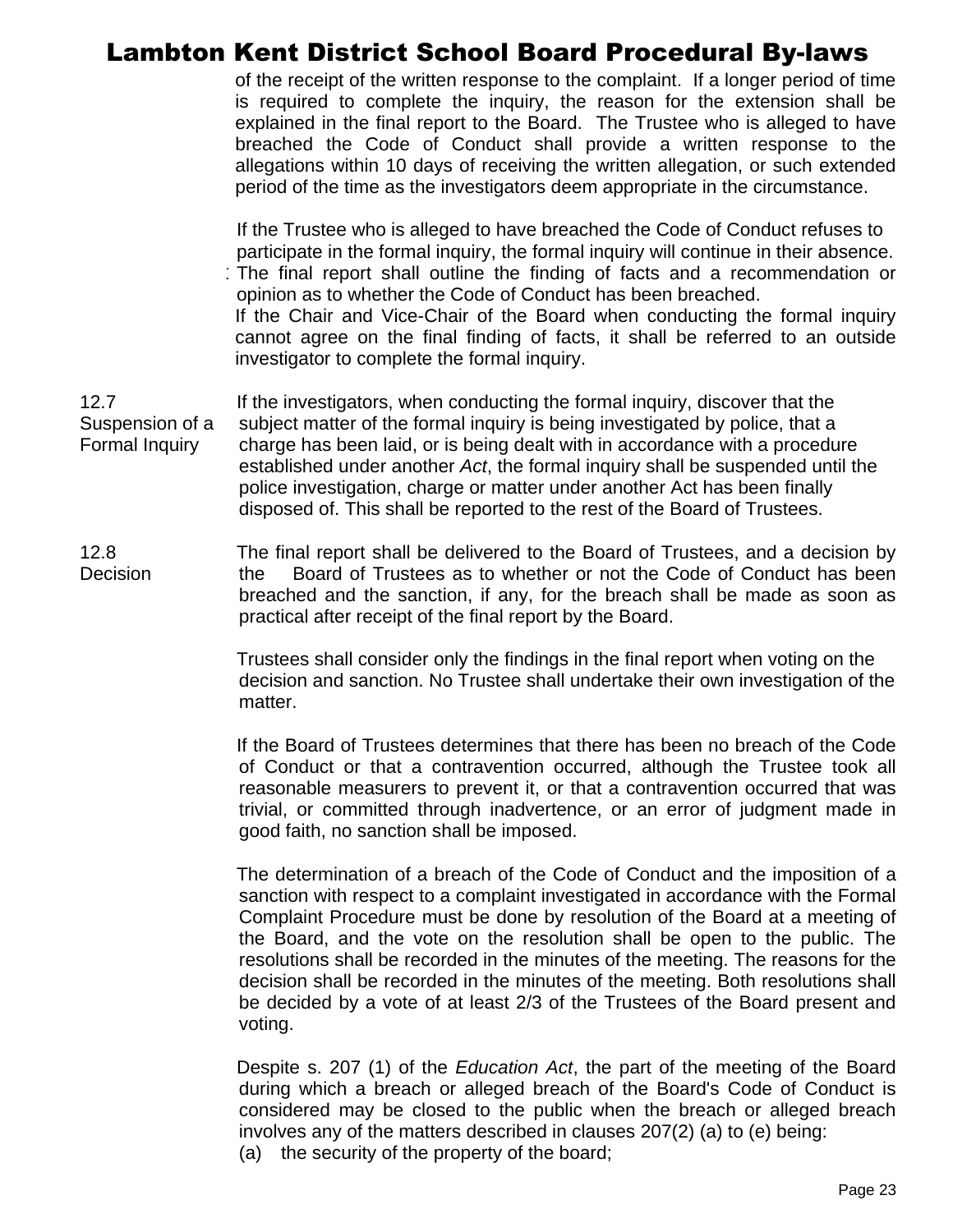- (b) the disclosure of intimate, personal or financial information in respect of a member of the board or committee, an employee or prospective employee of the board or a pupil or his or her parent or guardian;
- (c) the acquisition or disposal of a school site;
- (d) decisions in respect of negotiations with employees of the board; or
- (e) litigation affecting the board.

The Trustee who is alleged to have breached the Code of Conduct shall not vote on a resolution to determine whether or not there is a breach or the imposition of a sanction. The Trustee who brought the complaint to the attention of the Board may vote on those resolutions.

The Trustee who is alleged to have breached the Code of Conduct may be present during the deliberations regarding the above but shall not participate in the deliberations, and shall not be required to answer any questions at that meeting.

The Trustee who is alleged to have breached the Code of Conduct shall not in any way, after the final report is completed, influence the vote on the decision of breach or sanction

If the Board determines that the Trustee has breached the Board's Code of Conduct, the Board may impose one or more of the following sanctions:

- (a) Censure of the Trustee.
- (b) Barring the Trustee from attending all or part of a meeting of the Board or a meeting of a committee of the Board.
- (c) Barring the member from sitting on one or more committees of the Board, for the period of time specified by the Board.

The Board shall not impose a sanction which is more onerous than the above but may impose one that is less onerous such as a warning or a requirement that the Trustee successfully complete specified professional development courses at the expense of the Board. The Board has no power to declare the Trustee's seat vacant.

A Trustee who is barred from attending all or part of a meeting of the Board or a meeting of a committee of the Board is not entitled to receive any materials that relate to that meeting or that part of the meeting and that are not available to members of the public.

The imposition of a sanction barring a Trustee from attending all or part of a meeting of the Board shall be deemed to be authorization for the Trustee to be absent from the meeting and therefore, not in violation of the *Education Act* regarding absences from meetings.

12.10 Reconsideration If the Board determines that a Trustee has breached the Board's Code of Conduct the Board shall,

- a) give the Trustee written notice of the determination, the reasons for the decision and any sanction imposed by the Board;
- b) the notice shall inform the Trustee that he or she may make written submissions to the Board in respect of the determination or sanction by the

**Sanctions** 

12.9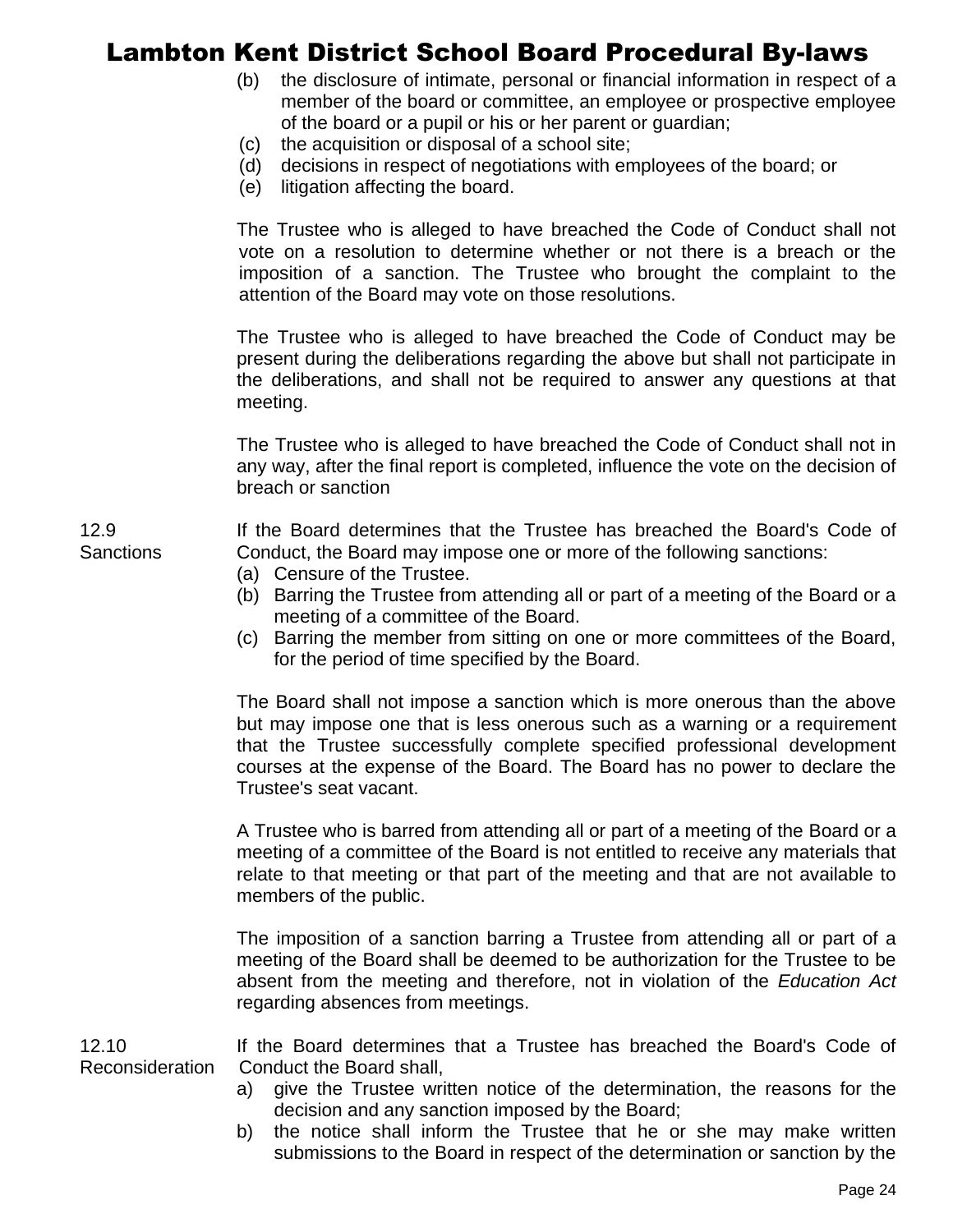date specified in the notice that is at least fourteen (14) days after the notice is received by the Trustee; and

c) consider any submissions made by the Trustee and shall confirm or revoke the determination or sanction within 14 days after the submissions are received.

If the Board revokes a determination, any sanction imposed by the Board is revoked.

If the Board confirms a determination, the Board shall, within the fourteen (14) days above, confirm, vary or revoke the sanction.

If a sanction is varied or revoked, the variation or revocation shall be deemed to be effective as of the date the original determination was made.

The Board decisions to confirm or revoke a determination or confirm, vary or revoke a sanction shall be done by resolution at a meeting of the Board and the vote on the resolution shall be open to the public. Both resolutions shall be decided by a vote of at least 2/3 of the Trustees present and voting. The resolutions shall be recorded in the minutes of the meeting together with the reasons for confirming or revoking a determination. The Board shall provide to the Trustee alleged to have breached the Code of Conduct written notice of the decision to confirm or revoke the determination together with reasons for the decision and written notice of any decision to confirm, vary or revoke a sanction. The Trustee alleged to have breached the Code of Conduct shall not vote on those resolutions. The Trustee who brought the complaint may vote.

The Trustee who is alleged to have breached the Code of Conduct may be present during the deliberations regarding the above but may not participate in the deliberations and shall not be required to answer any questions at that meeting.

If appropriate, the original sanction may be stayed pending the reconsideration by the Board of the determination or sanction.

#### **SECTION 13 ACKNOWLEDGEMENT AND UNDERTAKING**

13.1 Each Trustee will sign and confirm that they have read, understand and agree to abide by the Board's Code of Conduct and the Enforcement Procedures for the duration of their current elected term of office.

#### **SECTION 14 FORMS OF MOTIONS**

- 14.1 Motions shall be drafted in general terms and written motions are encouraged whenever possible.
- 14.2 All new initiatives or projects going to Board for approval shall include the financial implications of the recommendations.
- 14.3 The Director shall present draft Board policies and draft Board regulations directly to the Board or an appropriate committee for discussion, debate and recommendation to the Board.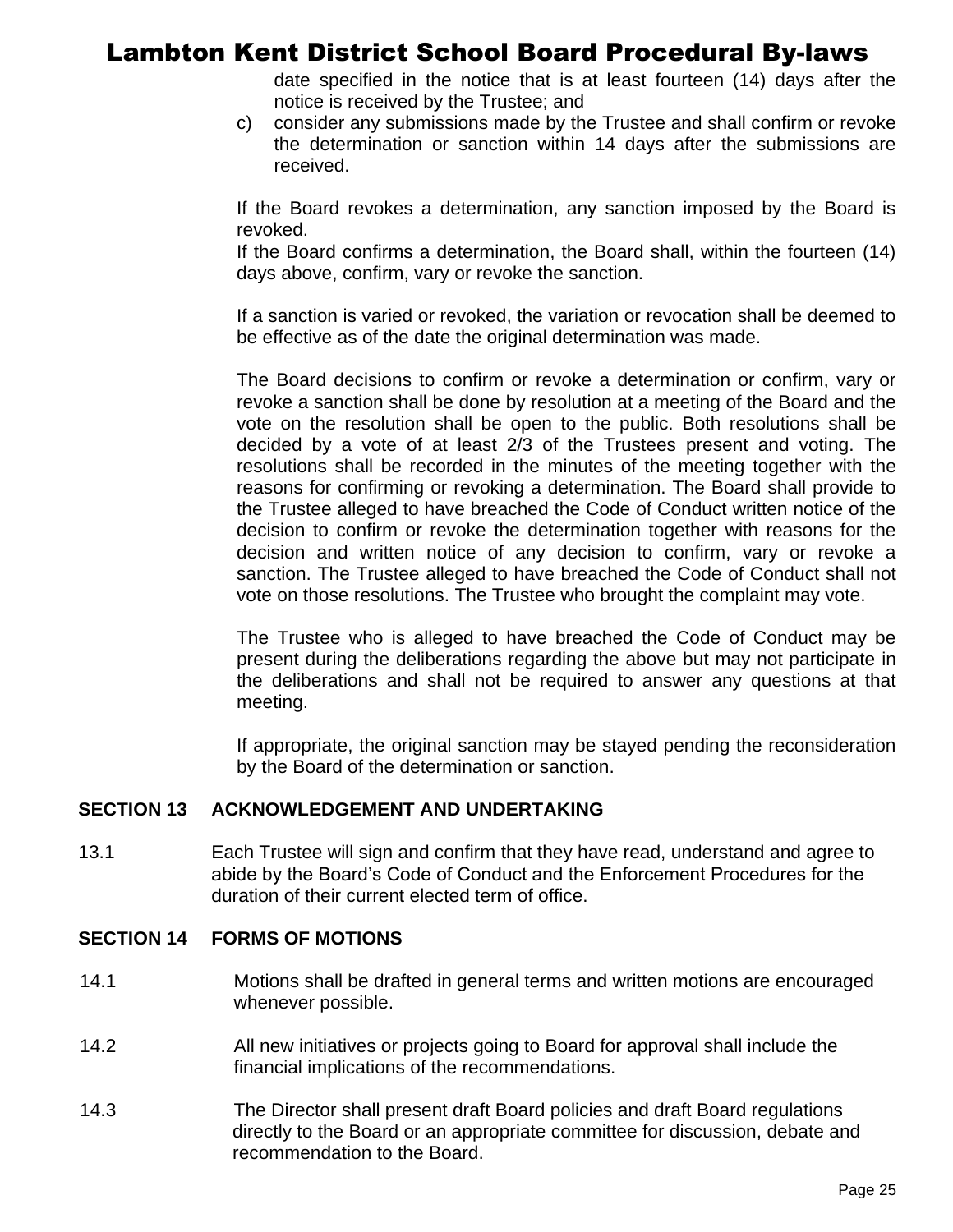#### **SECTION 15 PERFORMANCE APPRAISAL OF THE DIRECTOR OF EDUCATION**

- 15.1 The Director of Education shall prepare, annually prior to the end of the school year, a Performance Appraisal Report of the Director of Education.
- 15.2 The Report shall be organized on the achievement of the Board's Vision, Mission and Strategic Priorities and address the follow matters:
	- a) the steps taken and success achieved in implementing Board policy and Strategic Priorities;
	- b) the steps taken and success achieved in implementing Ministry legislation, regulations and policy;
	- c) the effect of Board policy and Ministry policy on the quality of education of the Board's students;
	- d) matters raised in reply to the most recent Performance Appraisal Report of the Director;
	- e) matters which should be addressed by the Board in the ensuing school year; and
	- f) other matters which the Director believes should be brought to the attention of the Board.
- 15.3 The Director shall, prior to the submission of their Performance Appraisal Report request the Board to identify other specific policies and issues that it wishes to be addressed in the Performance Appraisal Report.
- 15.4 The Director's Performance Appraisal Report shall be considered by the Board, in private session, at any one or more of its meetings and the Board shall receive the report and deliver a reply prior to the beginning of next school year which shall include the following:
	- a) concerns of the Board with respect to the implementation of Board policy and Strategic Plan;
	- b) concerns with respect to the implementation of Ministry policy;
	- c) matters which shall be addressed by the Board and/or legislations or Board Committees within the ensuing school year;
	- d) other matters in reply to the Director's Performance Appraisal Report as may be appropriate.

#### **SECTION 16 POLICY DEVELOPMENT, DIRECTION AND DIRECTOR'S ANNUAL REPORT**

- 16.1 The Board shall review and if necessary revise the Vision Statement, Mission Statement and Strategic Priorities in consultation with its staff and community at least once per Trustee term of office.
- 16.2 The Board shall develop a Strategic Priorities governing the strategic direction of the Board in all facets of its operation focused on improving student achievement.
- 16.3 The Board Strategic Priorities shall be published and distributed to the public through our website except those portions that are dealt with in accordance with the Education Act in Private Session.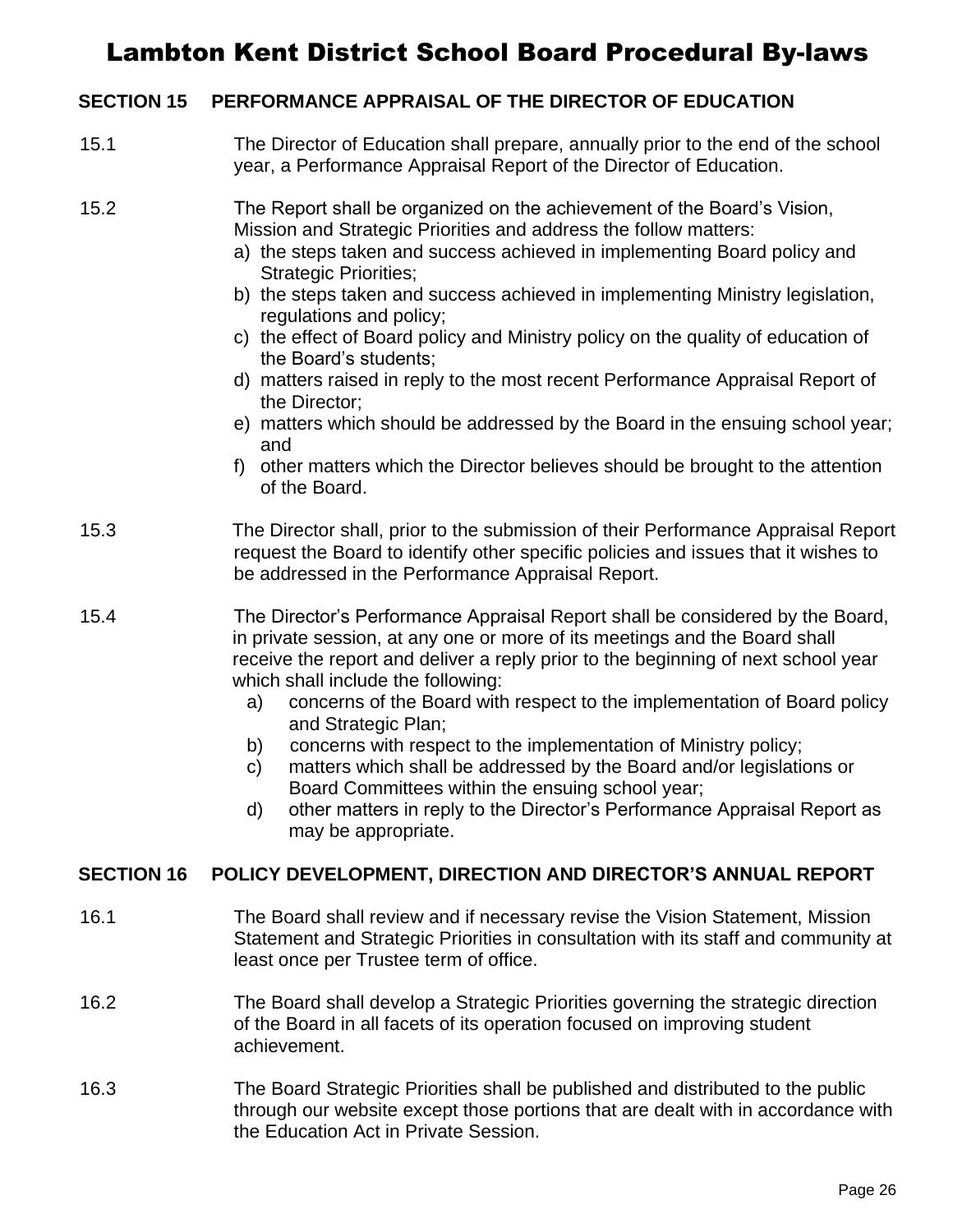|      | Lambton Kent District School Board Procedural By-laws                                                                                                                                                                                                                                                                                                                                                                                                                                                                                                                                                                 |
|------|-----------------------------------------------------------------------------------------------------------------------------------------------------------------------------------------------------------------------------------------------------------------------------------------------------------------------------------------------------------------------------------------------------------------------------------------------------------------------------------------------------------------------------------------------------------------------------------------------------------------------|
| 16.4 | Each school shall develop a School Improvement Plan in accordance with the<br>Board's Vision Statement, Mission Statement and Strategic Priorities, in<br>consultation with the School Council and the Superintendent of Education<br>responsible for the school.                                                                                                                                                                                                                                                                                                                                                     |
| 16.5 | The system plan shall include:<br>teaching and learning;<br>a)<br>finance;<br>b)<br>student achievement<br>C)<br>community partnerships;<br>d)<br>employee relations; and<br>e)<br>f)<br>other matters deemed appropriate by the Board.                                                                                                                                                                                                                                                                                                                                                                               |
| 16.7 | The Director of Education shall develop an administrative organizational model<br>and assign responsibilities so that the Board's Vision Statement, Mission,<br>Strategic Plan and Policies are implemented throughout the system.                                                                                                                                                                                                                                                                                                                                                                                    |
| 16.8 | The Director shall prepare annually a Director's Annual Report to communicate<br>its performance to the community and the Ministry of Education. The Director's<br>Annual Report shall include the following:<br>a) the Board's success in achieving its Vision and Mission;<br>b) the Board's success in implementing its Strategic plan;<br>c) the Board's success in implementing its policies;<br>d) the Board's success in implementing Ministry legislation and policy;<br>e) the Board's results of District and Provincial standardized testing; and<br>f) such other matters as the Board deems appropriate. |
|      |                                                                                                                                                                                                                                                                                                                                                                                                                                                                                                                                                                                                                       |

#### **SECTION 17 APPLICATION**

17.1 Application These by-laws apply, with necessary modification, to the Board's Permanent, Legislative and Ad Hoc Committees.

#### **SECTION 18 LOCAL MEETINGS**

18.1 **Location** Regular meetings of the Board held on the second Tuesday shall be held at the Chatham Regional Education Centre. Regular meetings of the Board held on the fourth Tuesday shall be held at the Sarnia Education Centre.

18.2 **Alternative** Locations for Board Meetings At the discretion of the Board, any of the regular meetings of the Board, public session or private session may be held at local schools under the jurisdiction of the Lambton Kent District School Board.